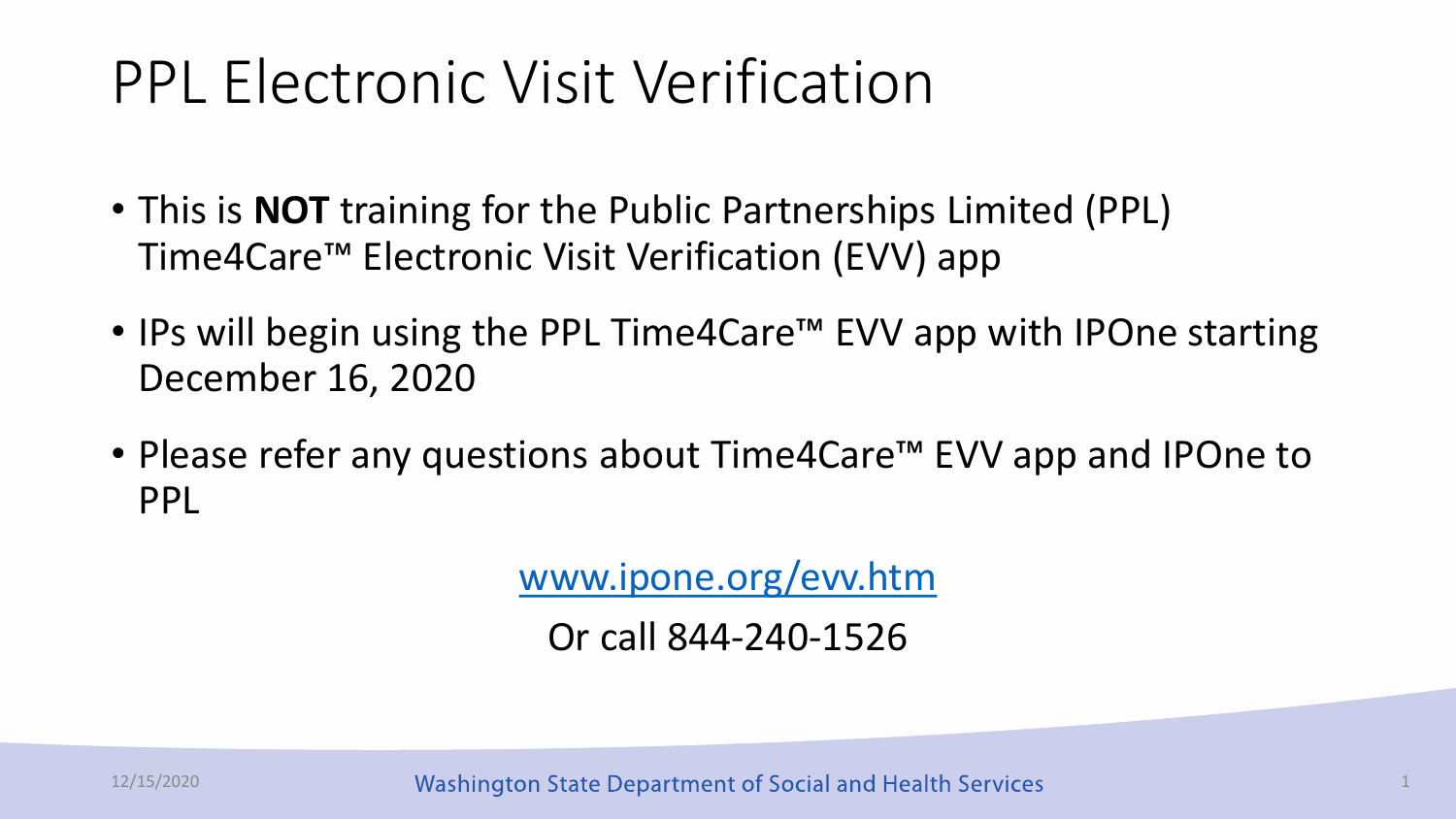

# CDE December Public Webinar

December 15, 2020



**Transforming lives** 

Washington State Department of Social and Health Services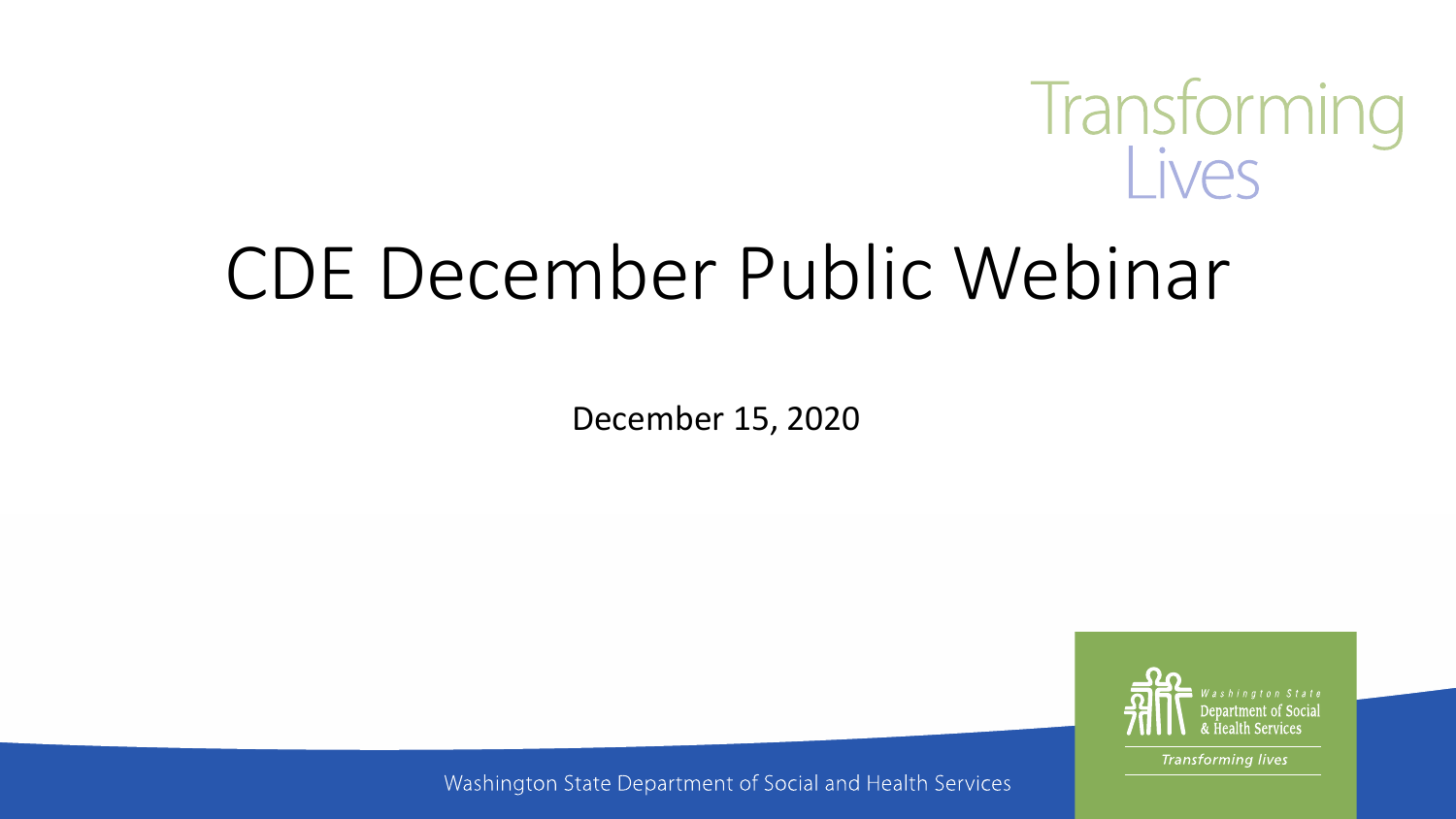### What is the CDE?

The Consumer Directed Employer (CDE) project will transfer the employer support responsibilities of Individual Providers (IPs) from DSHS and AAA case management staff to a contracted vendor. The CDE will also include an electronic visit verification system for those who do not live with the clients they care for. The contracted vendor is Consumer Direct Washington (CDWA).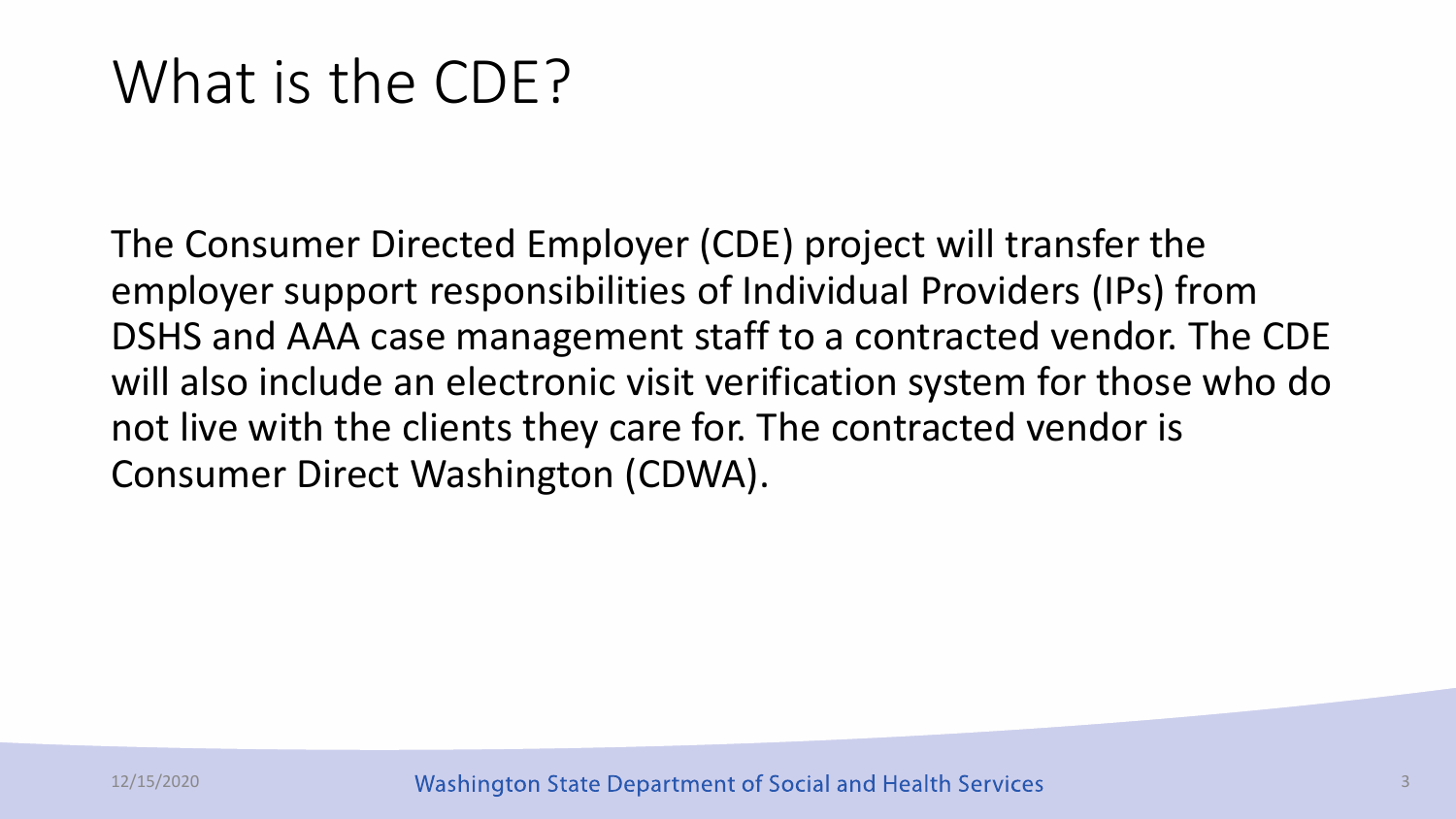

To simplify processes and increase efficiency while maintaining consumer direction with the goal of providing more time for case managers to work with clients; also to reduce confusion and streamline the IP employer experience.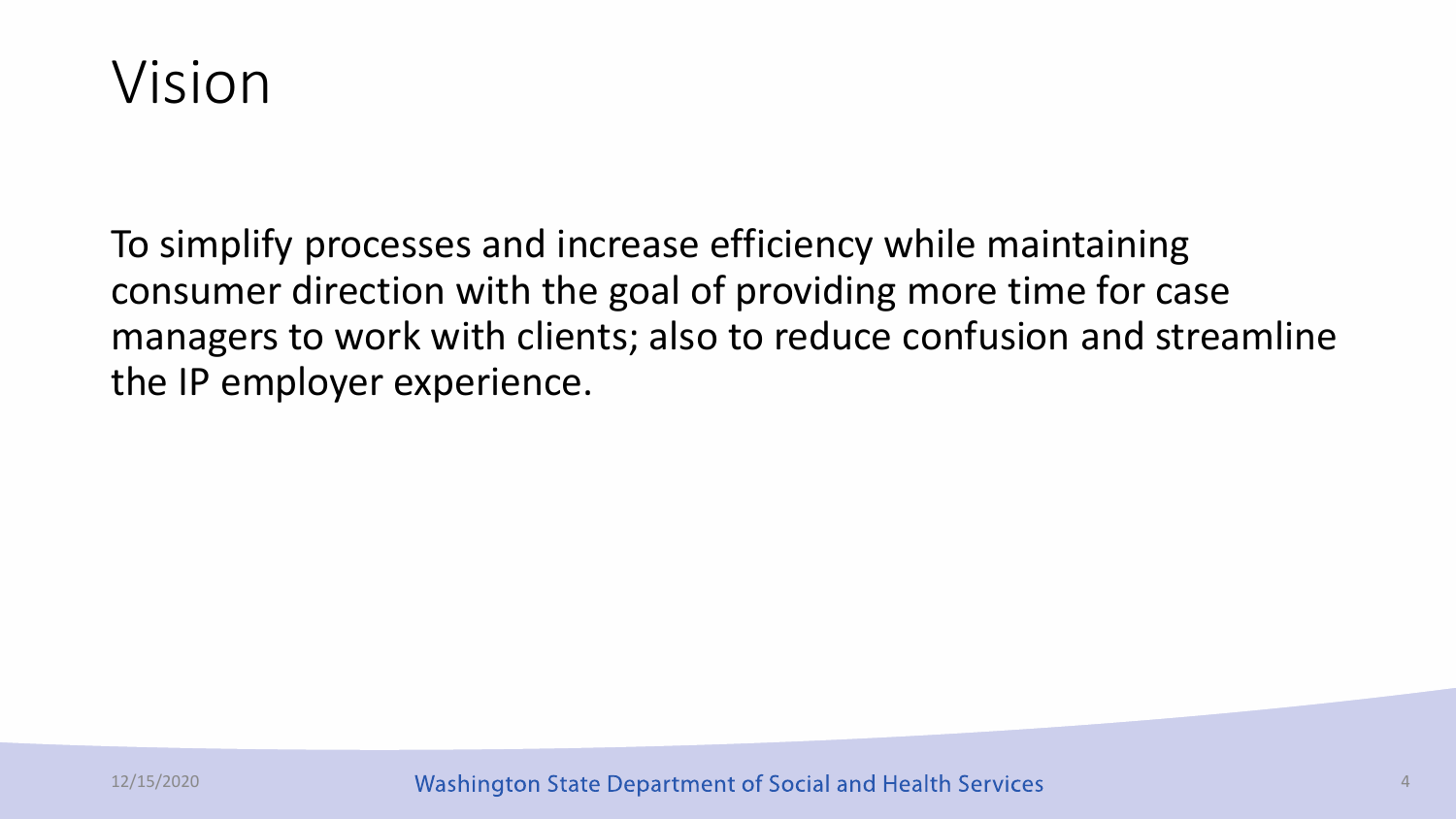### CDE Rollout Timeline

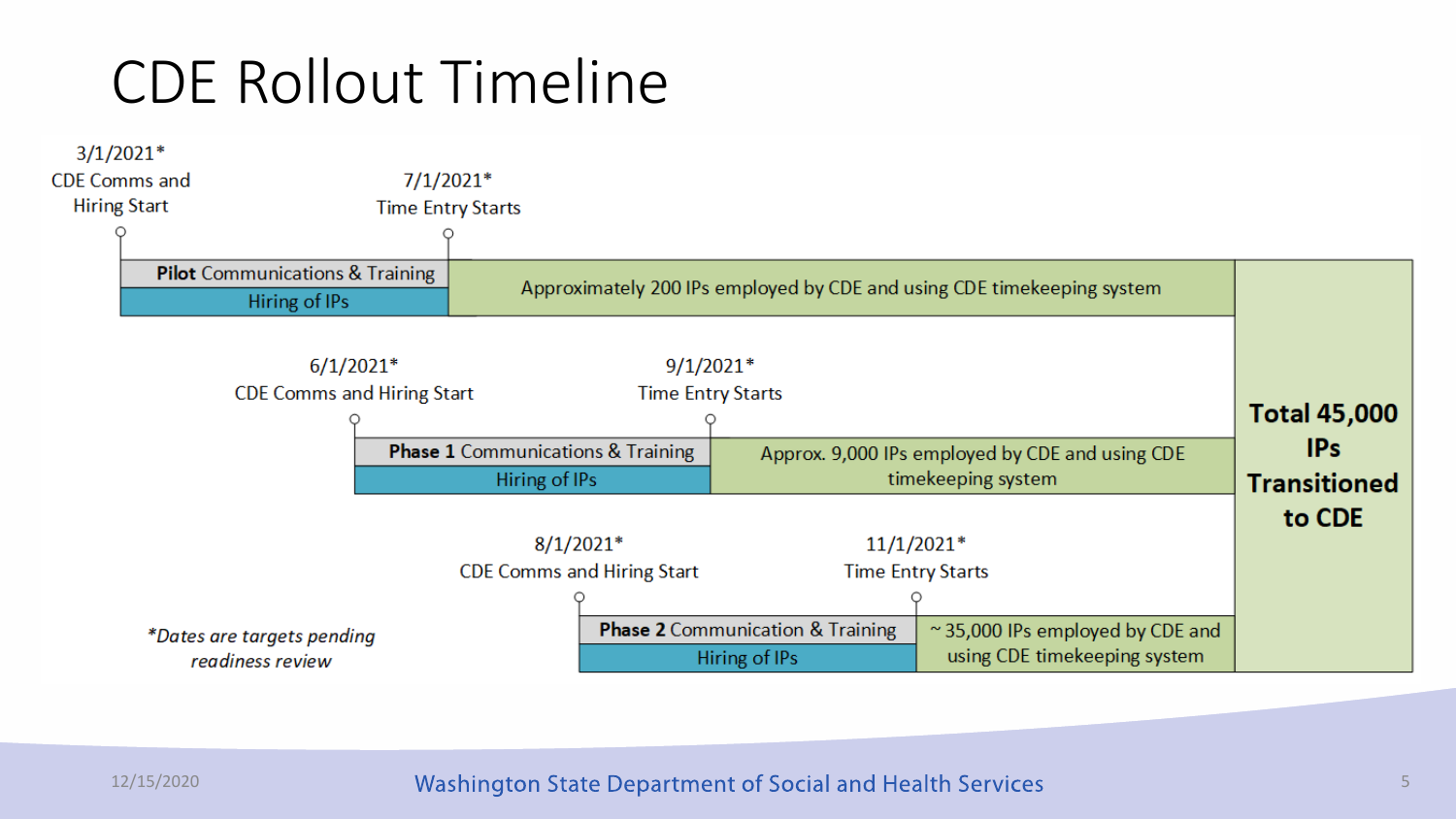### CDE Implementation

#### **What stays the same What will change**

- Case Managers do the CARE assessment and develop care plans with the clients
- IP training requirements
- IP cumulative pay rates, career hours, and PTO
- Clients select, schedule & manage the work of IPs
- Clients can still receive service from an IP or through a Home Care Agency
- Clients and IPs can still use Carina

- The Consumer Directed Employer (CDE) will:
	- Be the legal employer of IPs
	- Manage IP payroll, background checks, and track IP training compliance
	- Perform the functions of the Home Care Referral Registry
- IPs will no longer contract with DSHS
- Pay periods will change to every other week
- **Electronic Visit Verification (EVV) system for** IPs who do not live with the clients they provide care for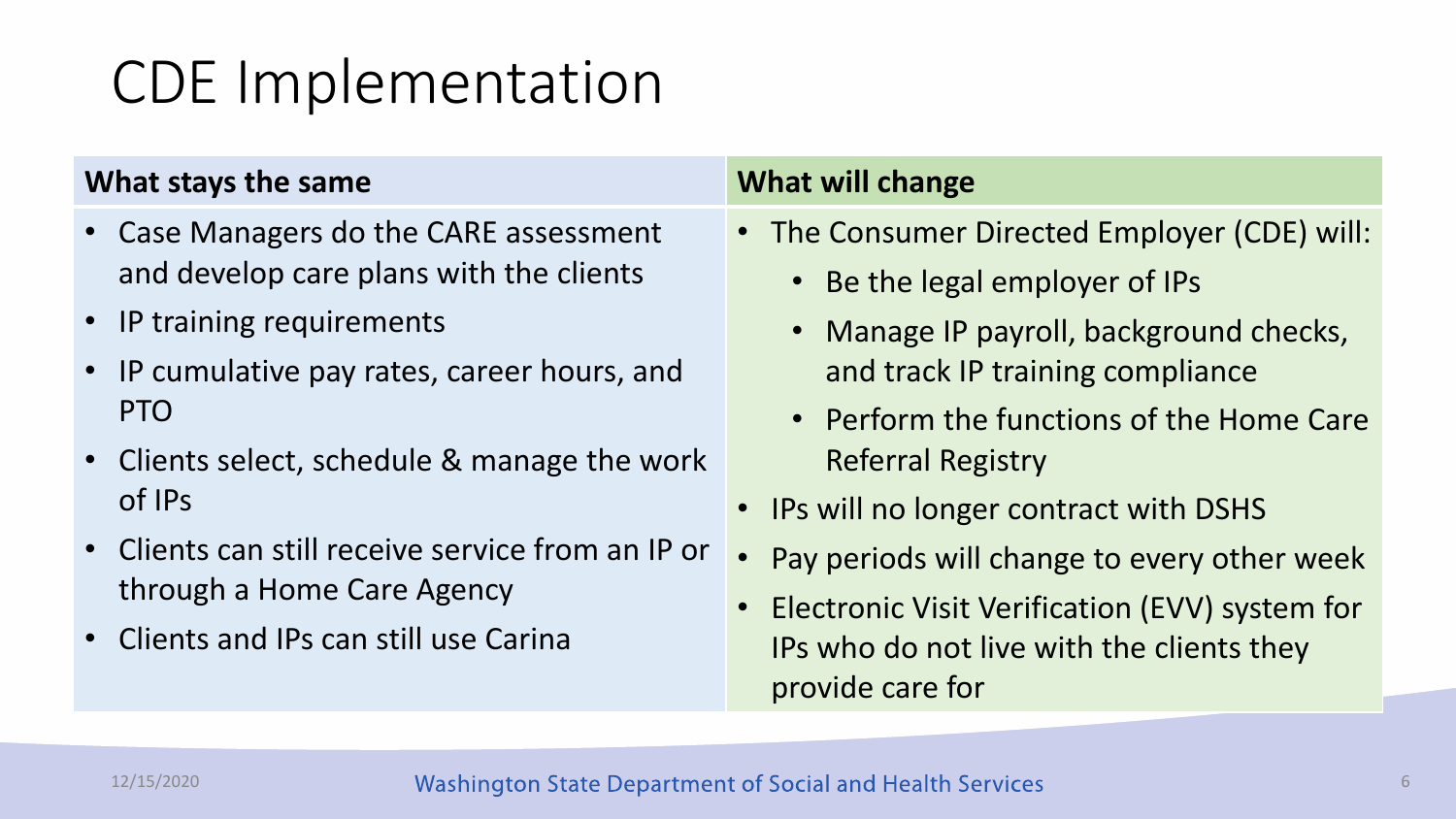### CDE Q&A Document

• There is a condensed, easy to read version of the Questions & Answers document on the CDE Website  $\rightarrow$  Right Sidebar  $\rightarrow$ "Questions & Answers"

**Washington State Department of Socia** 

- Topics include:
	- CDE basics
	- IP employment
	- Electronic Visit Verification
	- Client responsibility

| Full version available under |
|------------------------------|
| "Materials & Resources"      |

### <https://www.dshs.wa.gov/altsa/cde>

|  | al and Health Services      | How may we help you? |                      |
|--|-----------------------------|----------------------|----------------------|
|  | <b>JEPICINIJEL IT, ZUZU</b> | 00.00 - 04.00        | <b>Negeter nere</b>  |
|  | October 20, 2020            | 10:30 to 11:30       | Register here        |
|  | November 19, 2020           | 3:00 to 4:00         | <b>Register here</b> |
|  | December 15, 2020           | 10:30 to 11:30       | Register here        |

On this page you can find information on the establishment of a Consumer Directed Employer in Washington state.

Starting in 2018, this multi-year process will establish a contract between the Department Social and Health Services and Consumer Direct of Washington (CDWA) to become the Consumer Directed Employer. This entity will serve as the employer for Individual Providers of in-home personal care and respite in Washington state. When the Consumer Directed Employer contract goes into effect, CDWA will handle the credentialing, payroll and other employer responsibilities currently managed by the Aging and Long-Term Support Administration, Developmental Disabilities Administration and the Area Agencies on Aging. Consumers will continue to select, schedule, supervise, and dismiss their Individual Providers.

Questions & Answers **NEW** 

Materials & Resources

Government to Government Consultation **Electronic Visit** Verification

In November 2019, DSHS signed a contract with Consumer Direct of Washington (CDWA).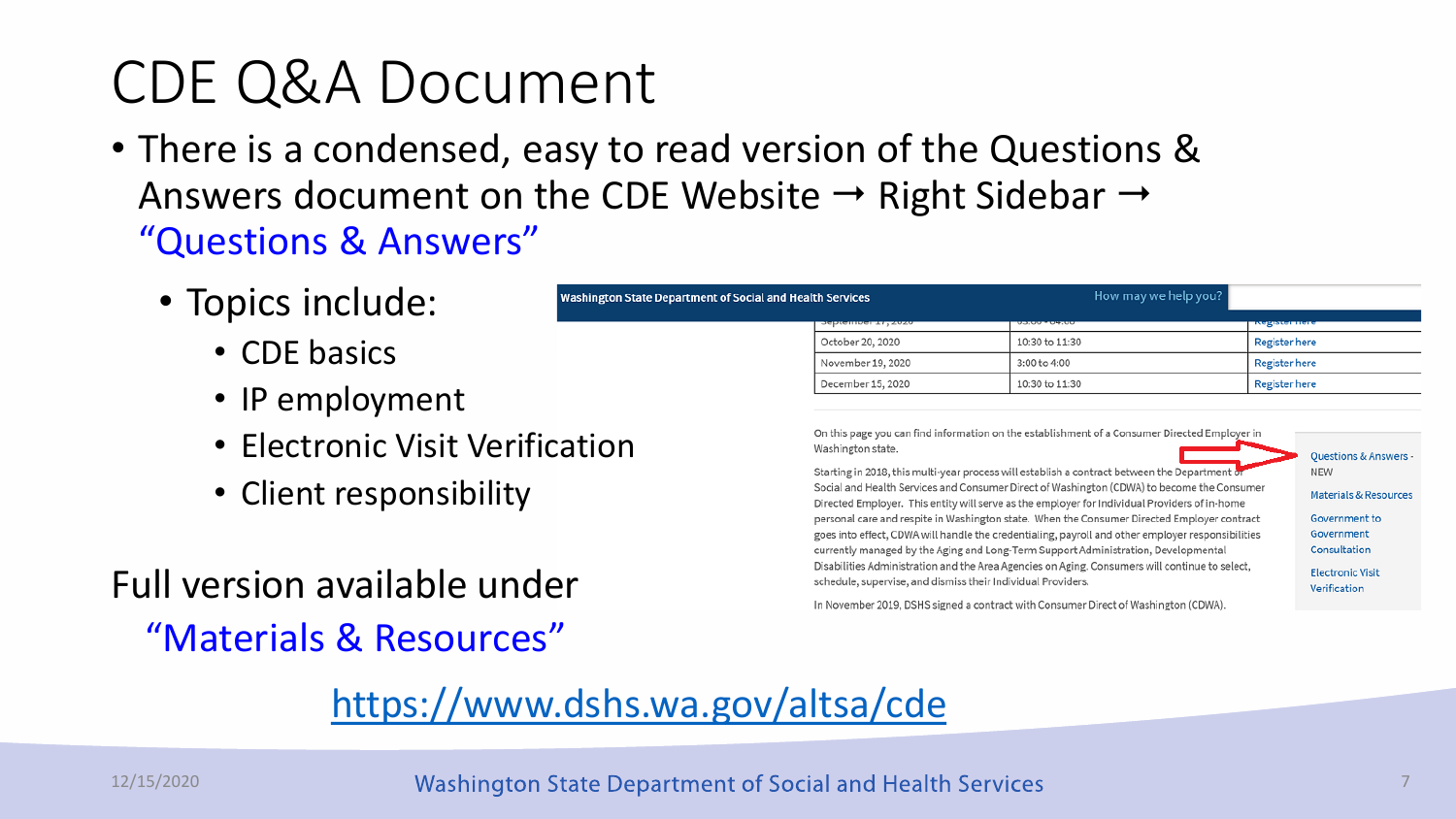### CDE Project Update

12/15/2020 Washington State Department of Social and Health Services and the state of the state of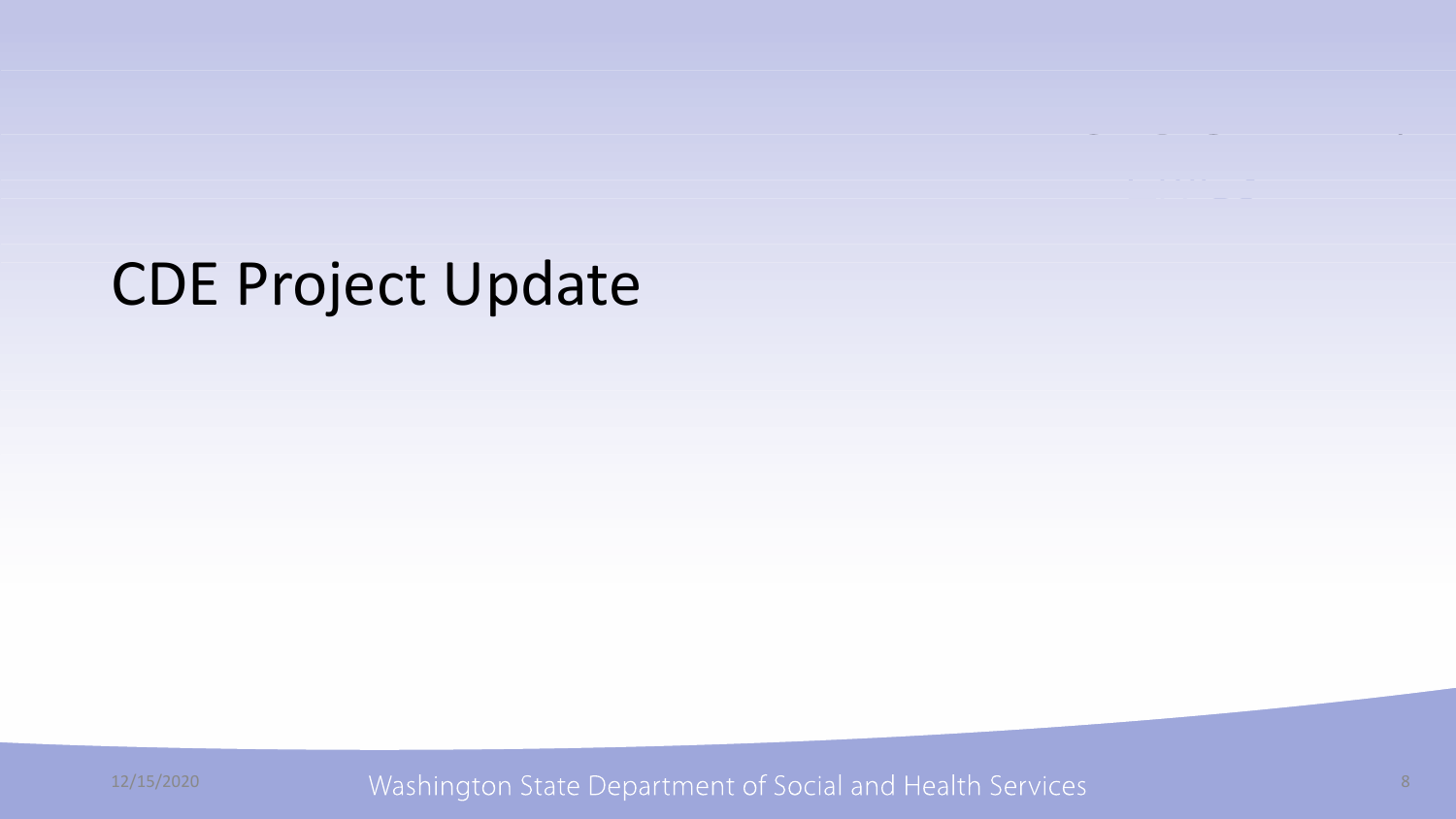### Solutions Update

| <b>Recent Accomplishments</b>          | <b>Upcoming Tasks</b>                  |
|----------------------------------------|----------------------------------------|
| • Completed review of 5 additional     | • Coordinate vendor profile for BCCU   |
| <b>CDWA user stories</b>               | background check system                |
| • Continued work on CDWA/CARE          | • Coordinate vendor profile access and |
| interface design                       | configuration in P1                    |
| • Began rollout of solutions readiness | • Complete review of remaining vendor  |
| metrics                                | user stories                           |
| • Began validation and data conversion |                                        |
| planning                               |                                        |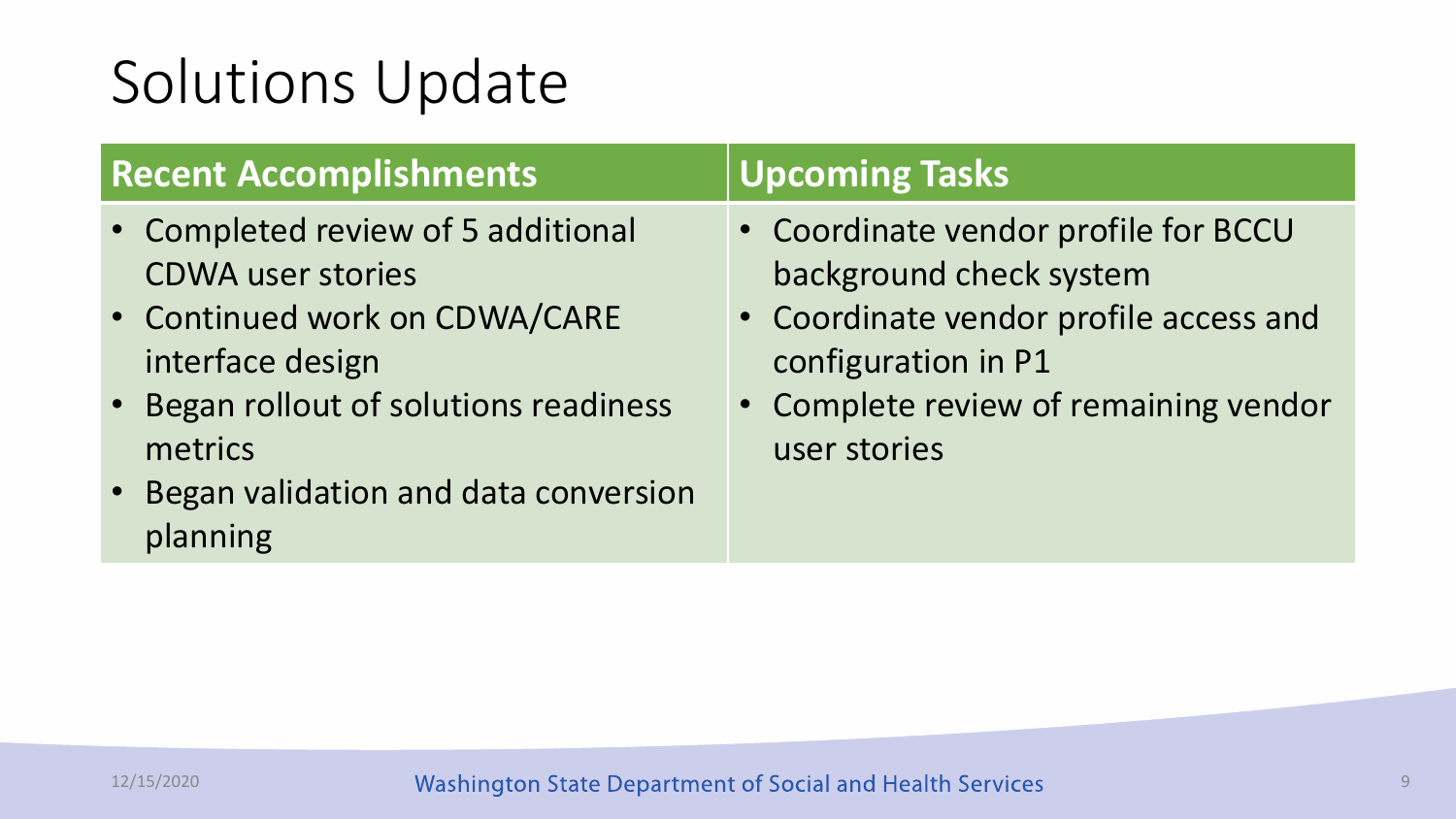### Readiness Update

| <b>Recent Accomplishments</b>                                                                                                                                                                           | <b>Upcoming Tasks</b>                                                                                                                                                                                                                                       |
|---------------------------------------------------------------------------------------------------------------------------------------------------------------------------------------------------------|-------------------------------------------------------------------------------------------------------------------------------------------------------------------------------------------------------------------------------------------------------------|
| • Continued review of CDWA draft<br><b>Policies &amp; Procedures</b><br>• Ongoing CDWA collaboration on<br><b>Readiness Review metrics</b><br>• Updated staff training plan with<br>feedback from field | • Integrate feedback received from<br>internal and external WAC review<br>• Communicate times for February 2021<br>CDWA virtual "Get to Know the CDE"<br>informational sessions for Clients & IPs<br>• Finalize plan for Readiness Assessment<br>#2 for IPs |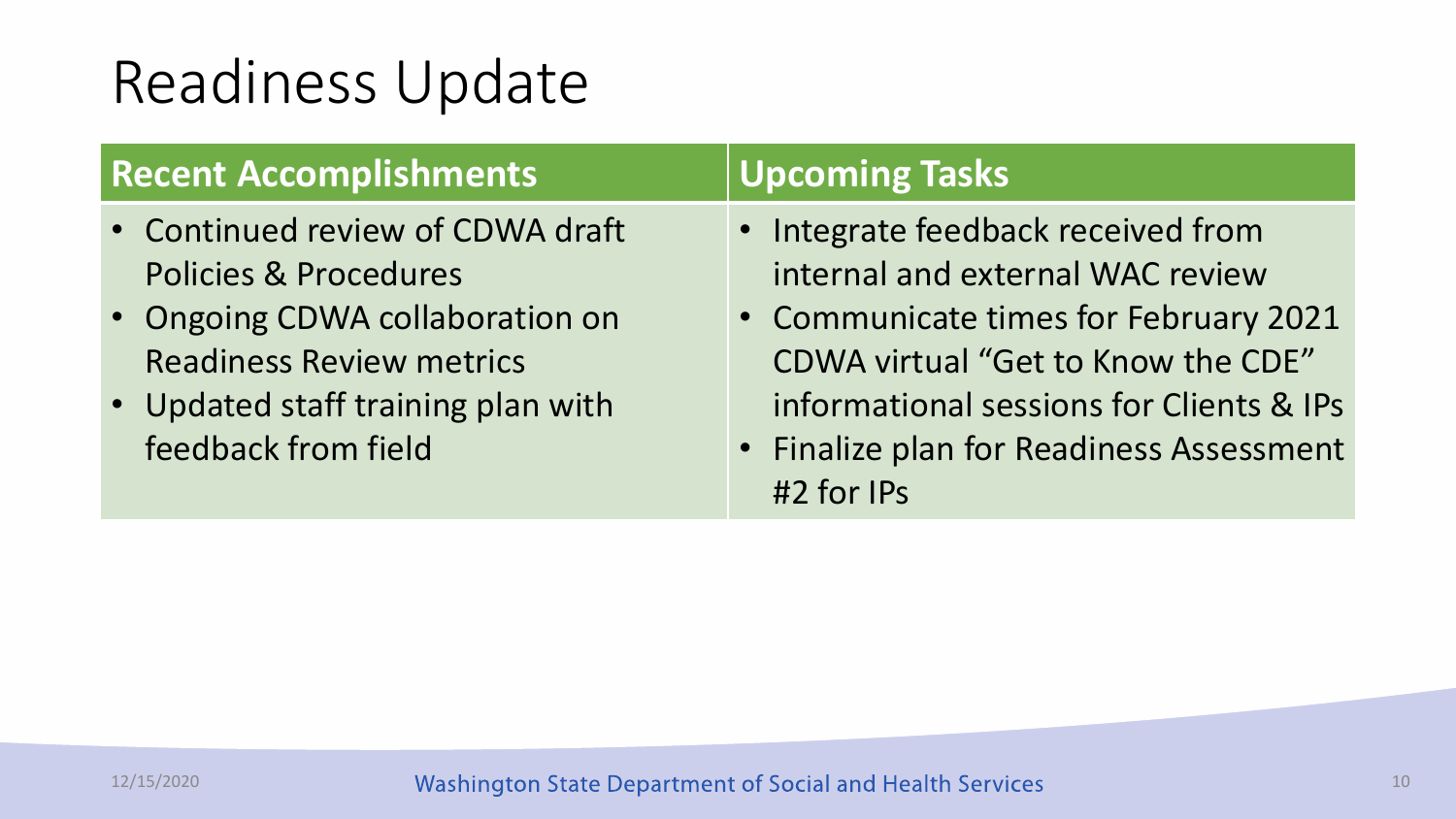### Getting to know the CDWA for clients and IPs

Upcoming sessions in 2021:

- February 1st
- February 5<sup>th</sup>
- February 8<sup>th</sup>

More information to come regarding times & registration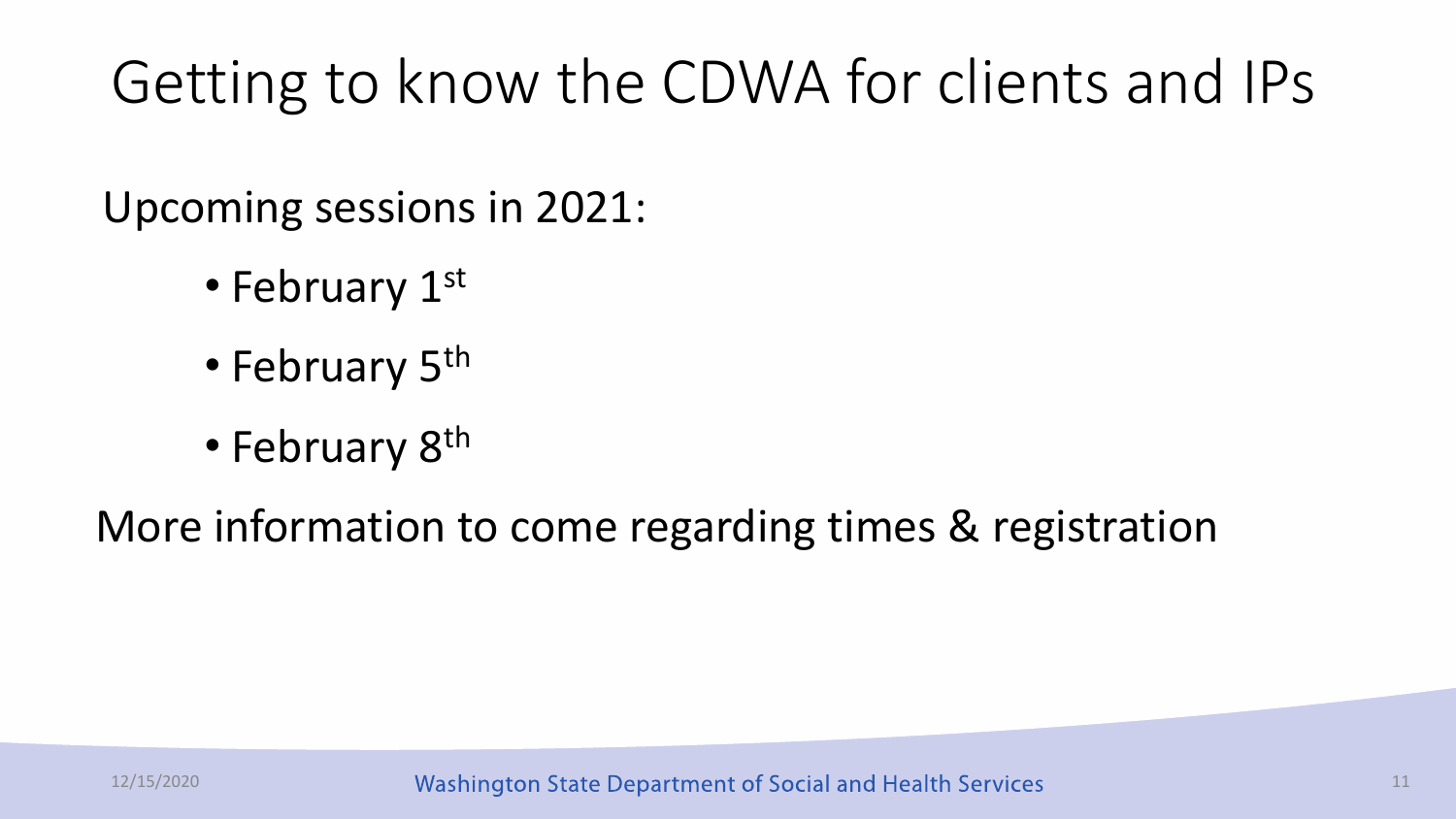### CDE Rollout Timeline

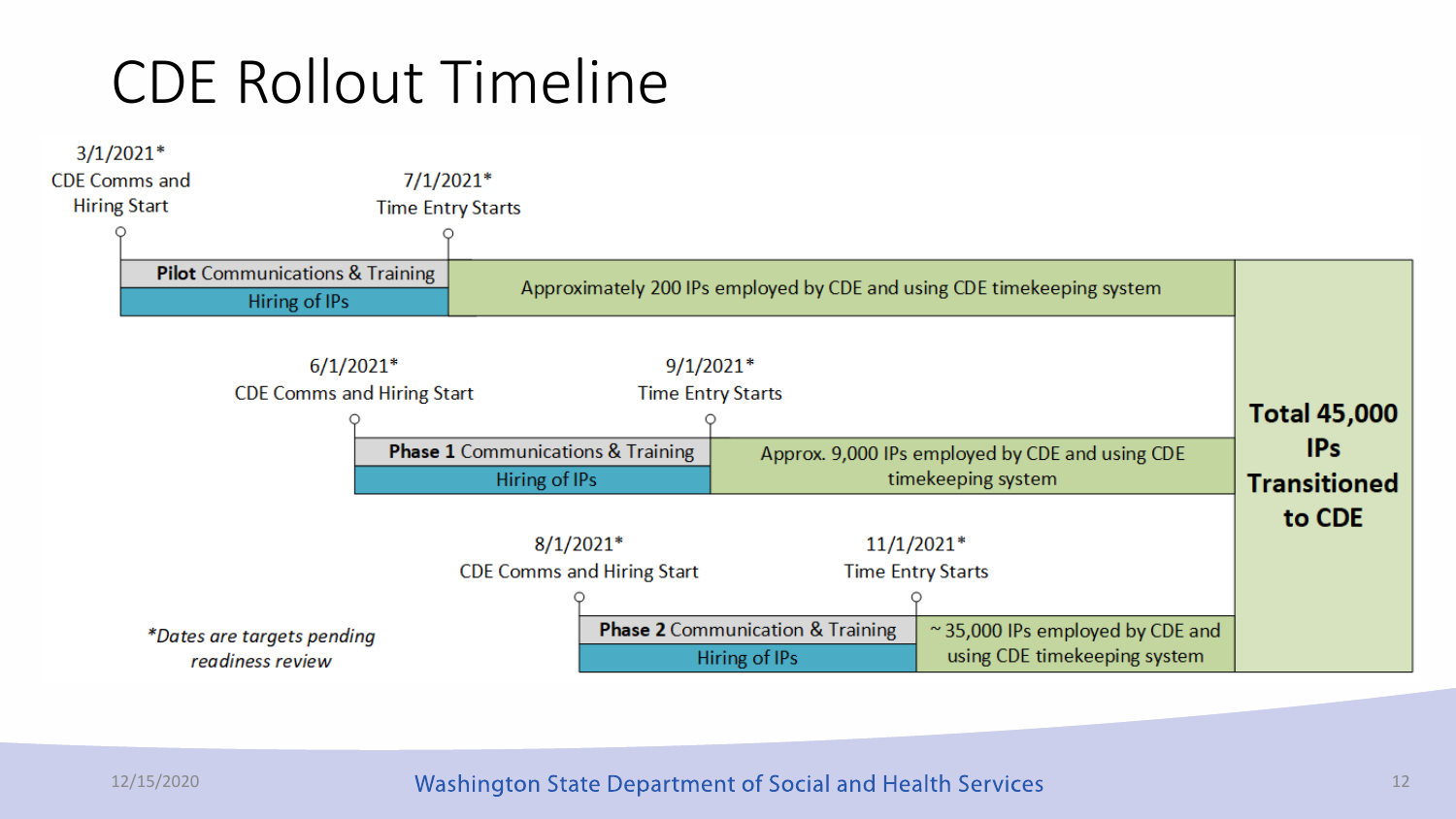## Hiring activities

| Time Entry Starts*                                                                                                                                                                                                                                                                                                                                                                                                                                     |                                                                                                                                                                                                                                                          |  |  |  |
|--------------------------------------------------------------------------------------------------------------------------------------------------------------------------------------------------------------------------------------------------------------------------------------------------------------------------------------------------------------------------------------------------------------------------------------------------------|----------------------------------------------------------------------------------------------------------------------------------------------------------------------------------------------------------------------------------------------------------|--|--|--|
| <b>Communications (Clients &amp; IPs)</b><br>Email, Direct Mail, Website, Text, web portal<br><b>Training</b><br>Instruction formats (online self-service, webinars,<br>remote support, in-person, digital and written<br>materials)<br>Employer-related instruction<br>۰<br>Web portal and EVV instruction<br>۰<br>Hiring of IPs<br>Self-service and in-person options<br>٠<br>Multi-lingual support for LEP<br>٠<br>Registration in CDWA portal<br>۰ | <b>Time Capture</b><br>Non-live in providers will begin using EVV via CellTrak<br>۰<br>Live-in providers will use the web portal and submit<br>۰<br>worklog at least weekly<br>Training time, mileage, and paid time off submitted<br>through web portal |  |  |  |
| Test shift entered into web portal or EVV<br>٠                                                                                                                                                                                                                                                                                                                                                                                                         |                                                                                                                                                                                                                                                          |  |  |  |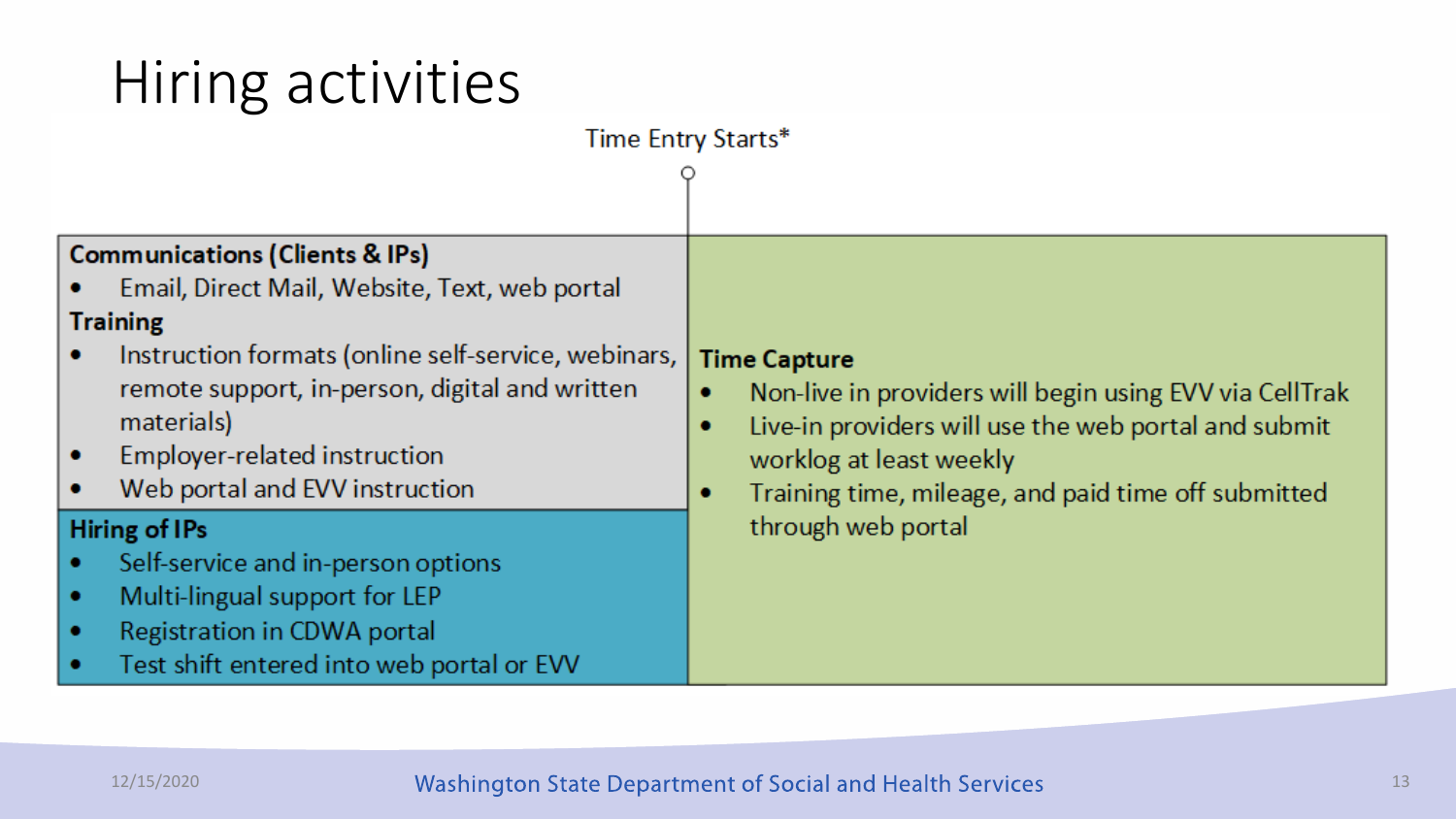### Questions from the November Webinars

12/15/2020 Washington State Department of Social and Health Services 14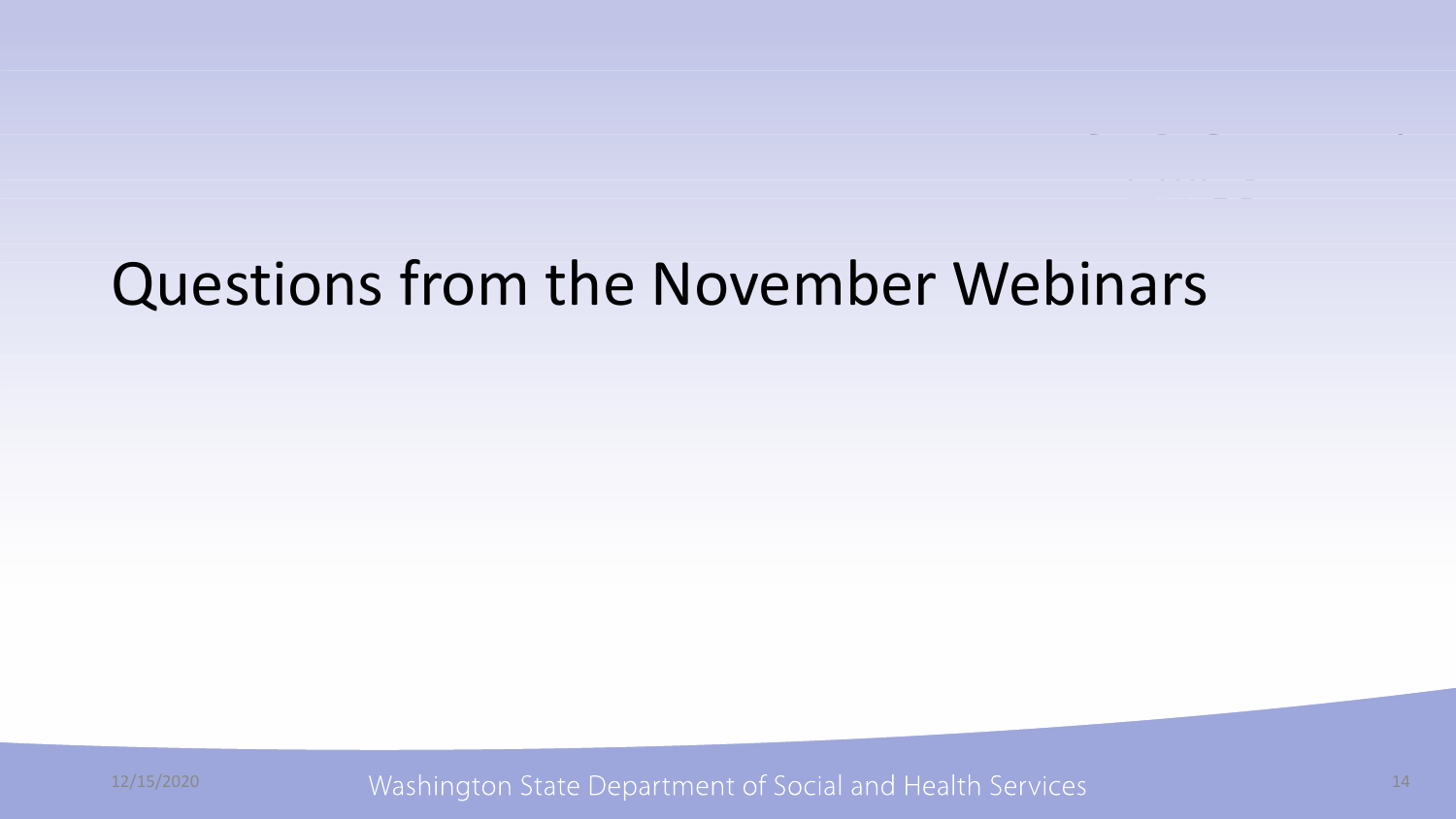#### **Q: Will the CDE assist clients with posting jobs on Carina and managing those job posts for clients?**

A: Yes. If needed, the CDE will assist clients with adding profiles and stating their need, as well as connecting clients and IPs already in Carina.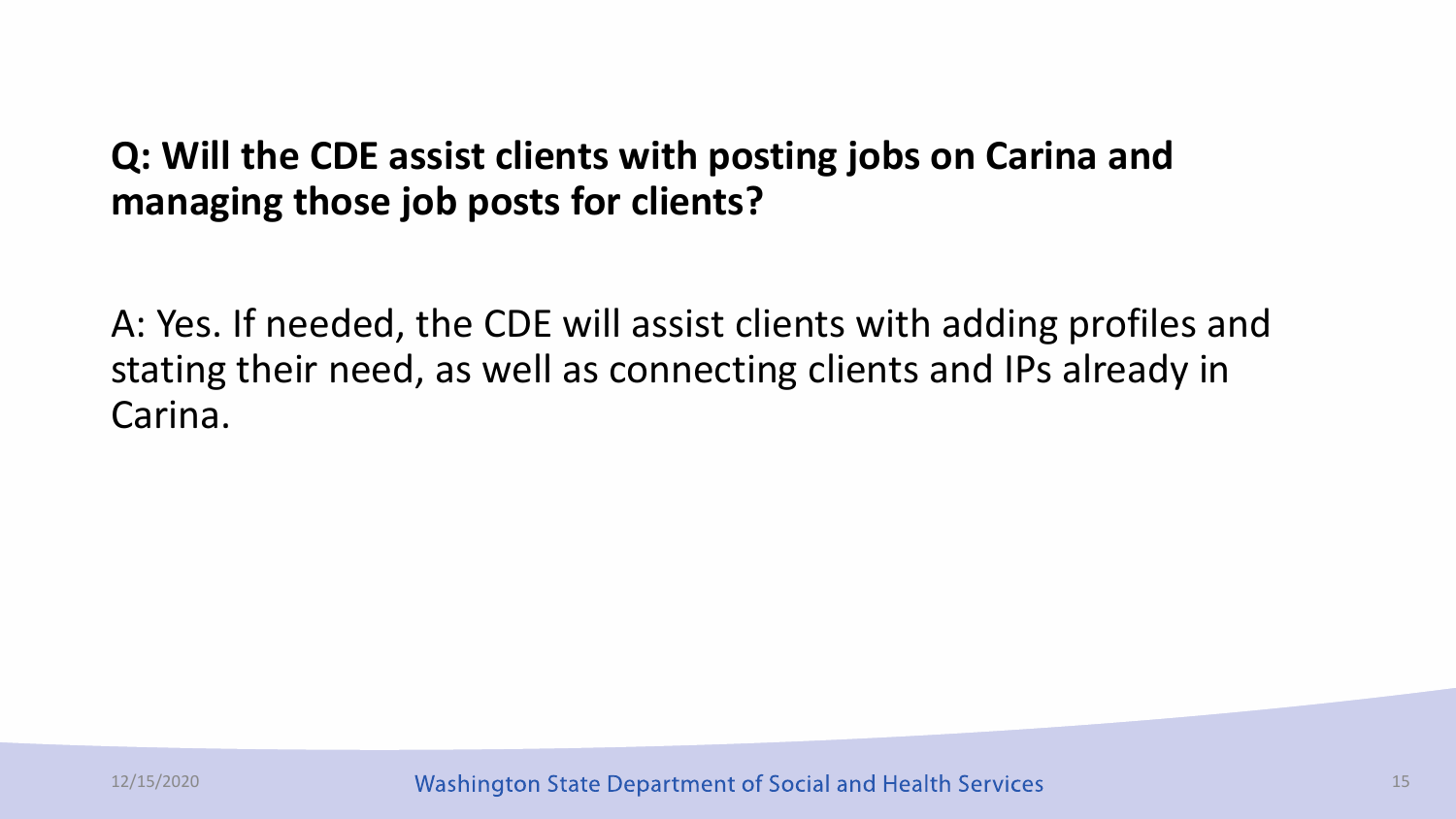#### **Q: Where can I find specific information regarding the CDE EVV landline option for IPs to call in their hours?**

A: CDWA will develop training materials and an IP Handbook that will include information about the EVV landline option.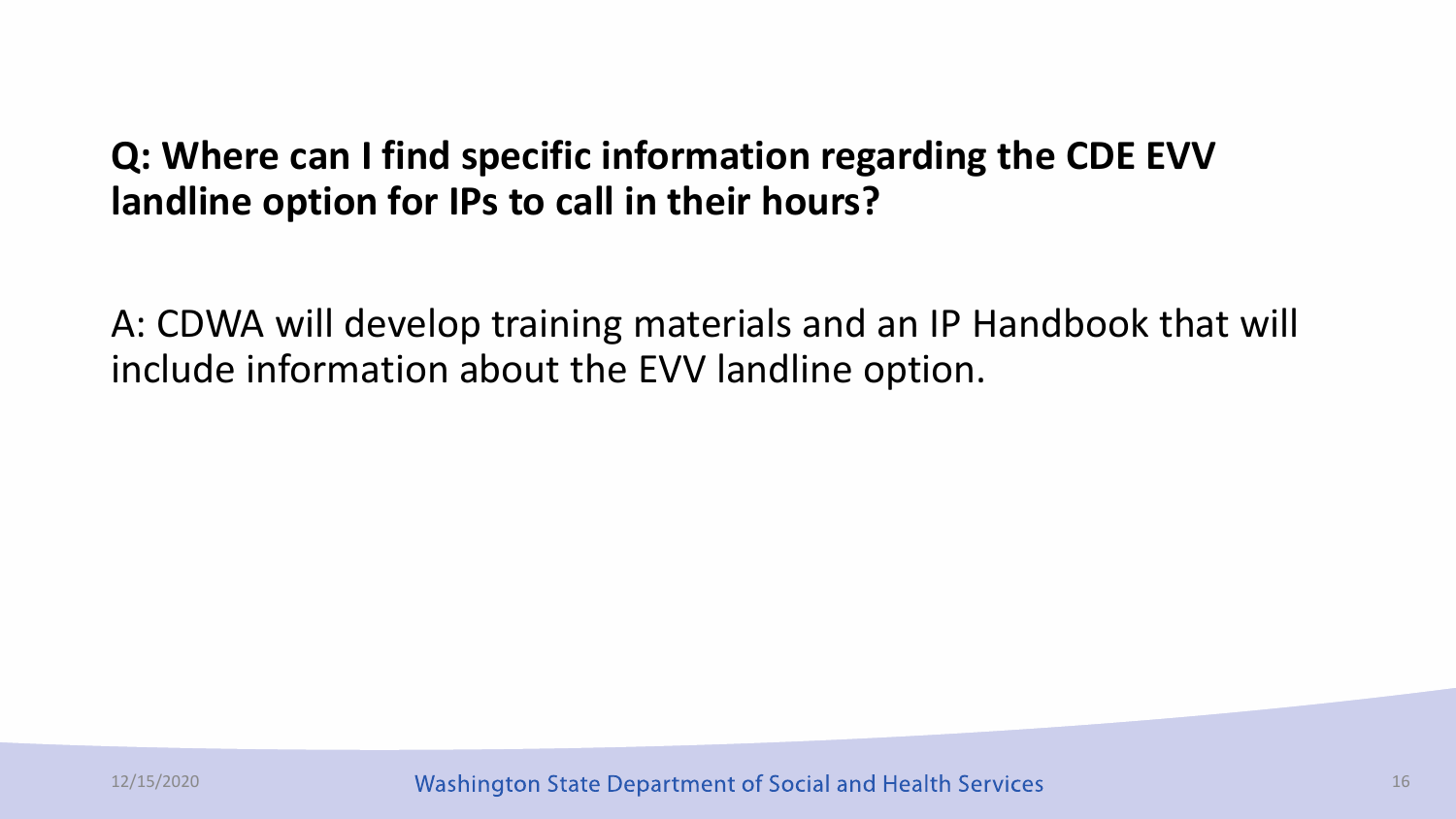### **Q: How will mileage for medical appointments or essential shopping be paid for when the IP lives with the client they provide care to?**

A: Eligible mileage for IPs will be paid through the CDE.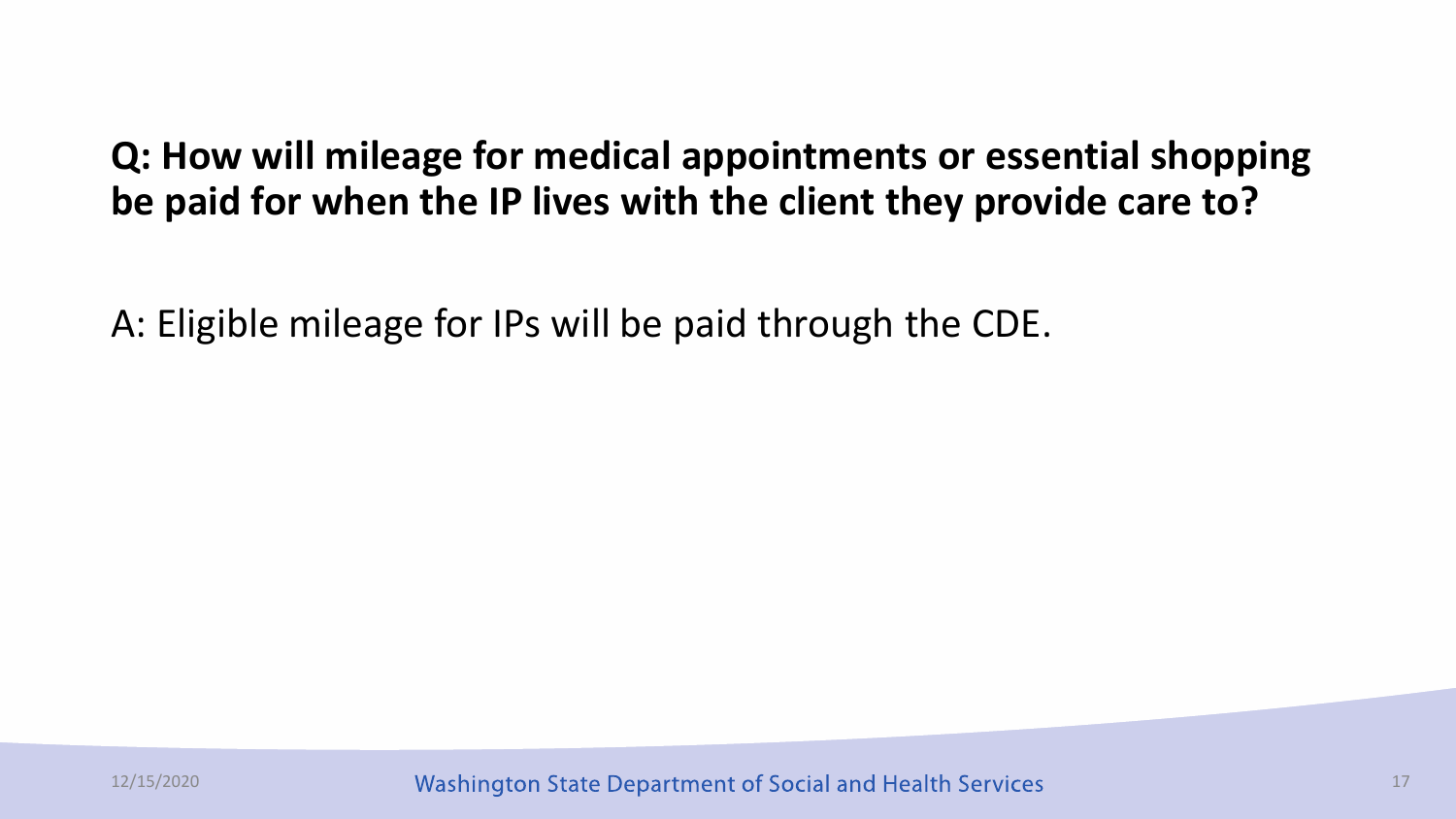**Q: If the client wants to check the hours of the IP but do not have access to the CDE portal due to lack of technology, will the Case Manager be able to access the CDE portal to help the client?**

A: No. Case Managers will not have access to the CDE portal. In this scenario the client would need to call CDWA for assistance.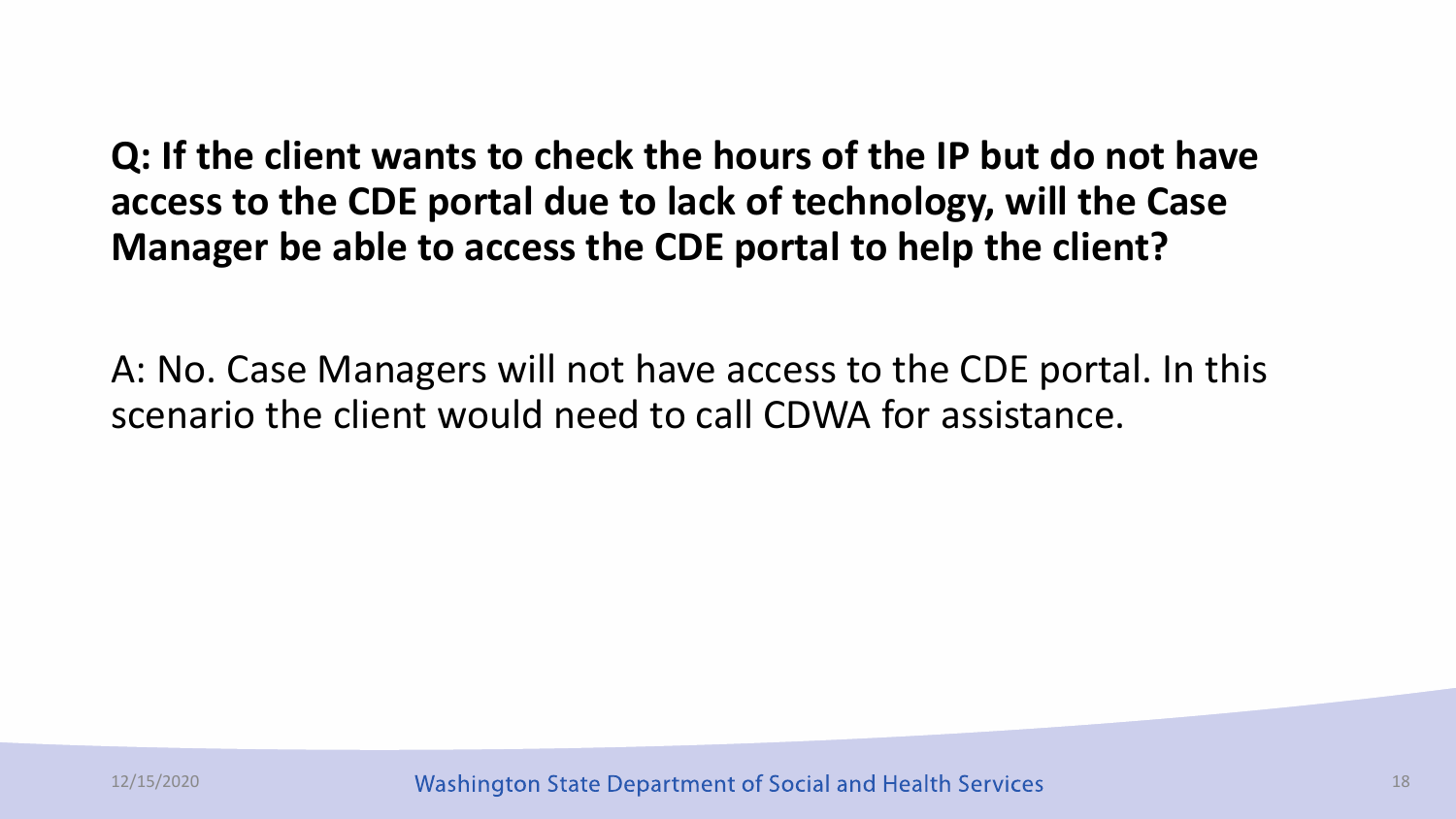#### **Q: Will EVV data collection by the provider and CDWA also be included in the Pilot?**

A: Yes. Once an IP begins time capture with the CDE, they will be required to use EVV if they do not live with the individual they care for.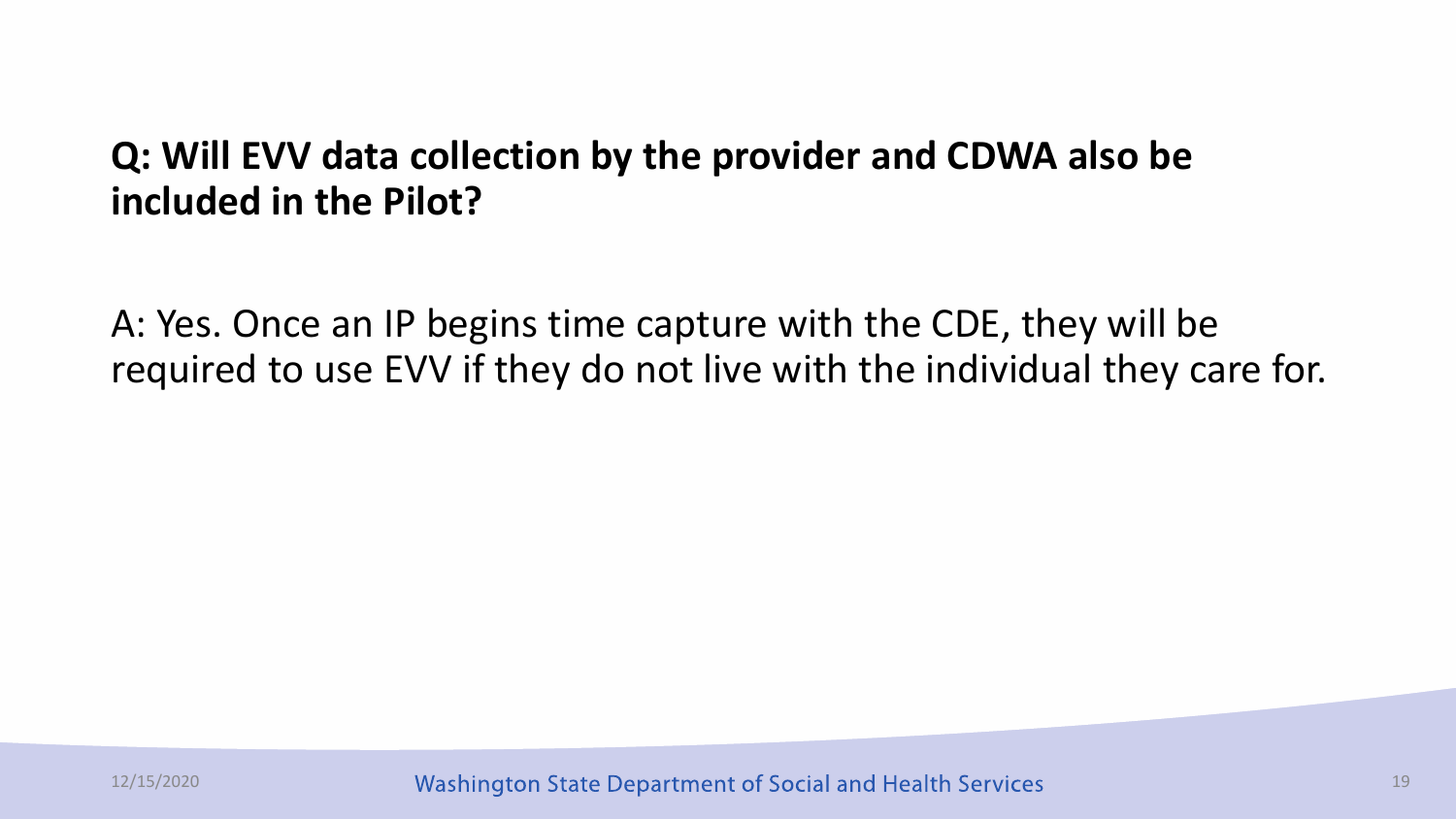#### **Q**: **Is the decrease from thirteen to three CDWA physical locations statewide a permanent change or is it temporary change due to COVID?**

A: CDWA will operate out of three offices – in Lacey, Federal Way, and Spokane. CDWA will continue to coordinate with DSHS and the State of Washington to follow safe protocols regarding face-to-face meetings. Remote and digital support will be provided by statewide CDWA Service Coordinators to complete required CDE documents. CDWA will work with DSHS to determine if additional offices are needed to ensure success of the CDE program.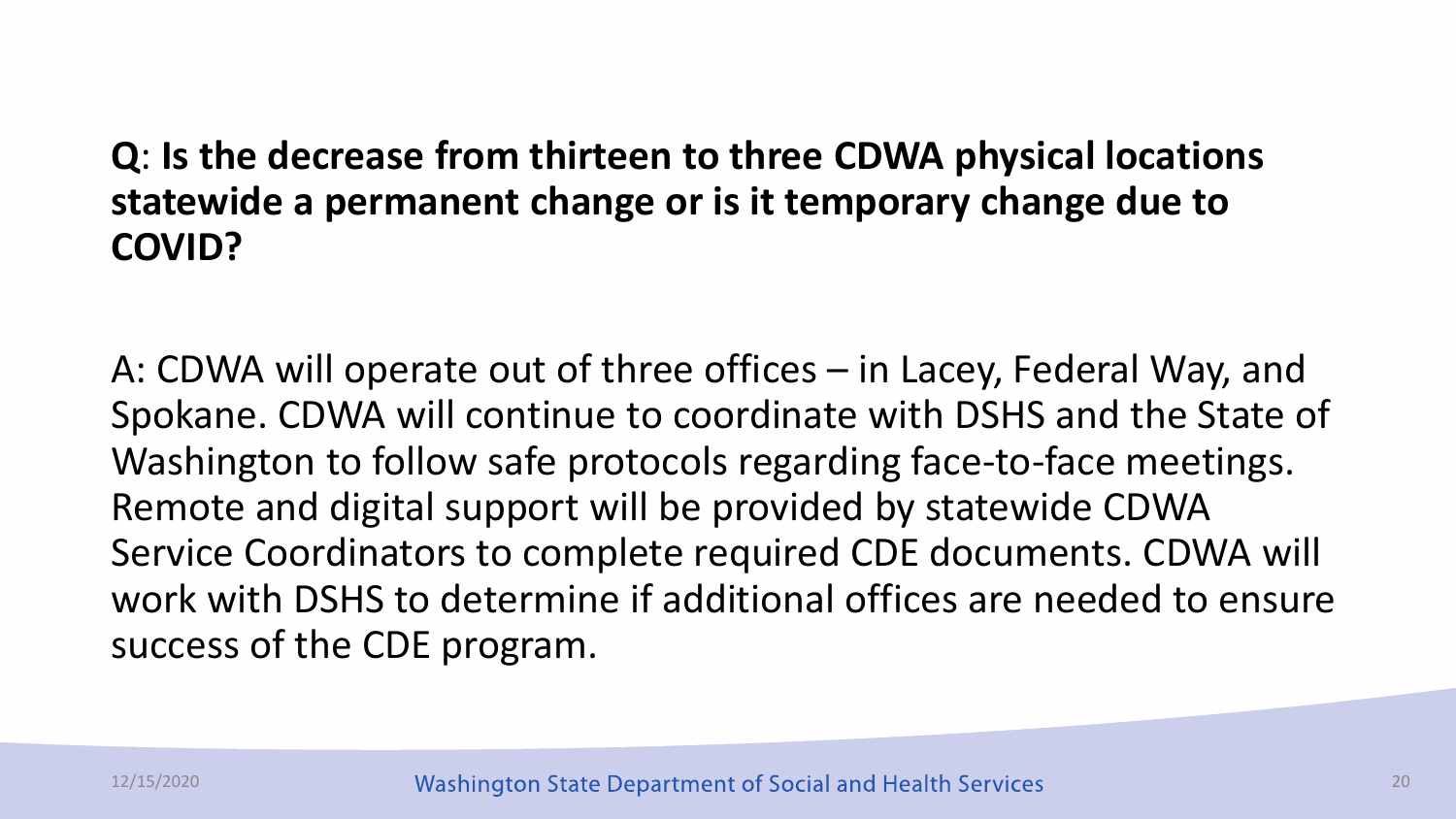### **Q**: **For the pilot, will you search out for some of those older providers who we know will struggle to make this change?**

A: There has been a concerted effort to come up with a variety of client/IP situations that we will include in the pilot.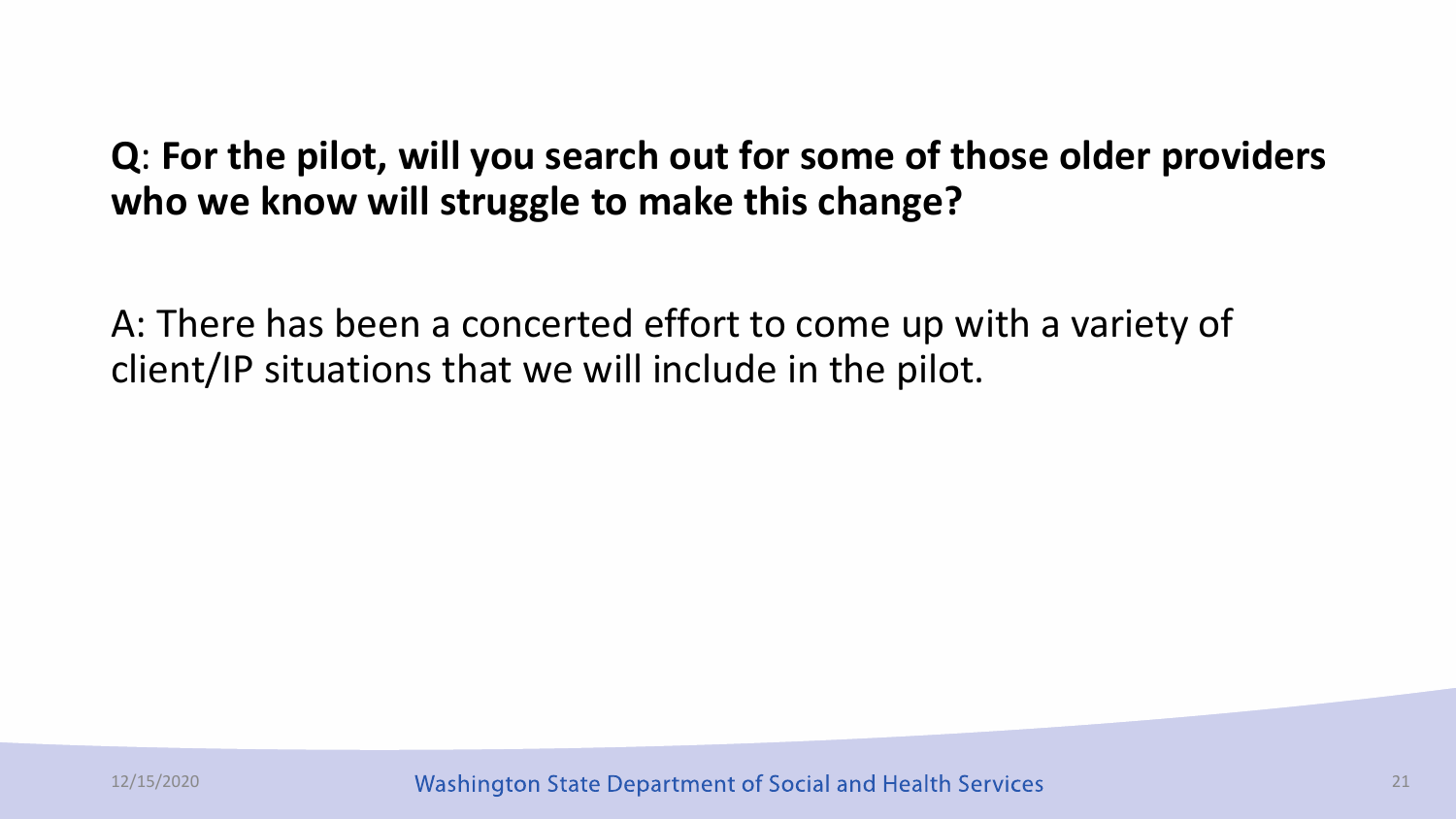#### **Q**: **I have 2 IPs that share the same smart phone, how would they clock in and out?**

A: CDWA's mobile EVV app allows multiple IPs to use the same phone with unique IP accounts.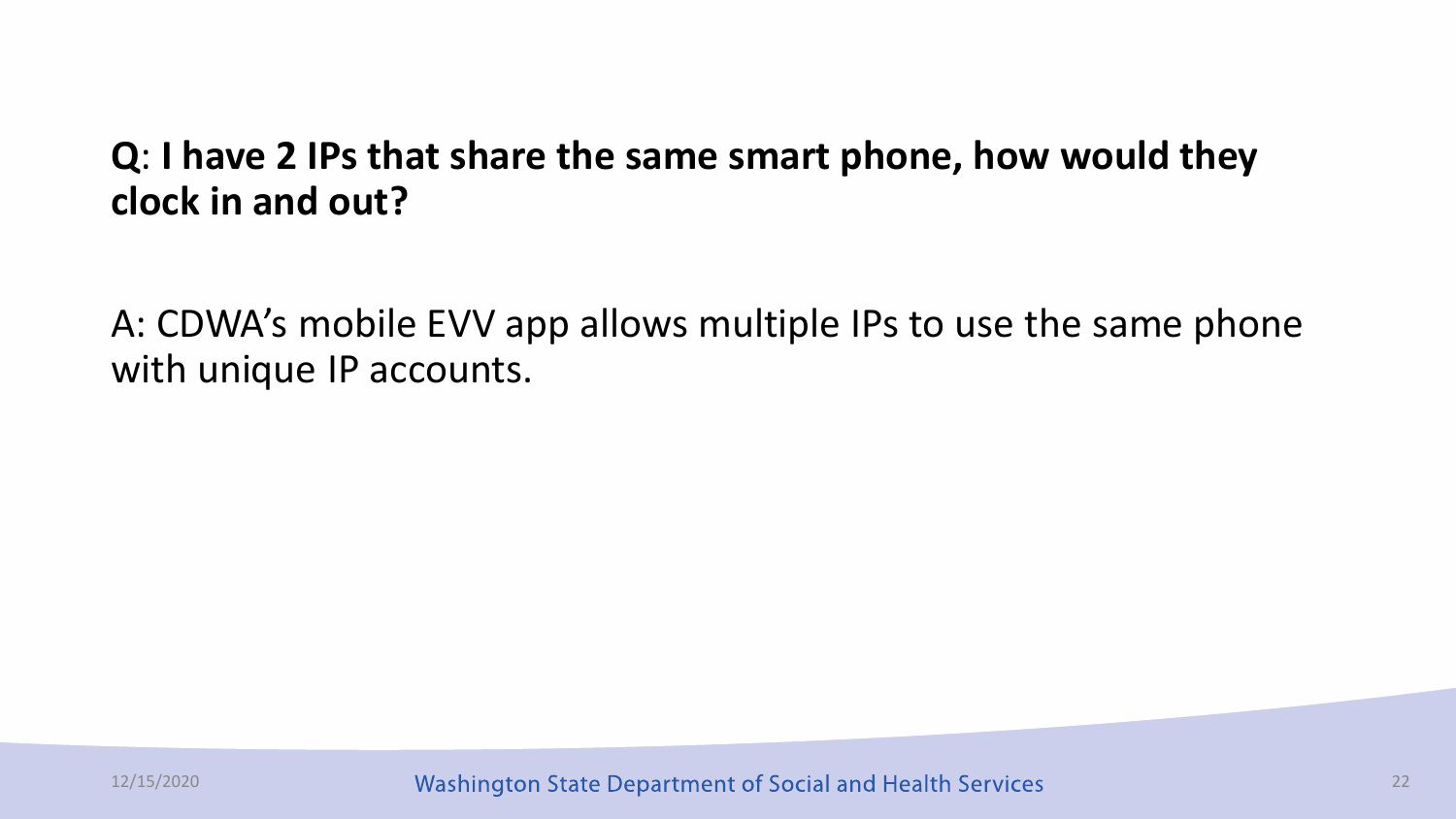### **Q: If the client wants to switch to a different IP would the CDE work directly with the client?**

A: Yes. Clients will work directly with the CDE for all IP related activities.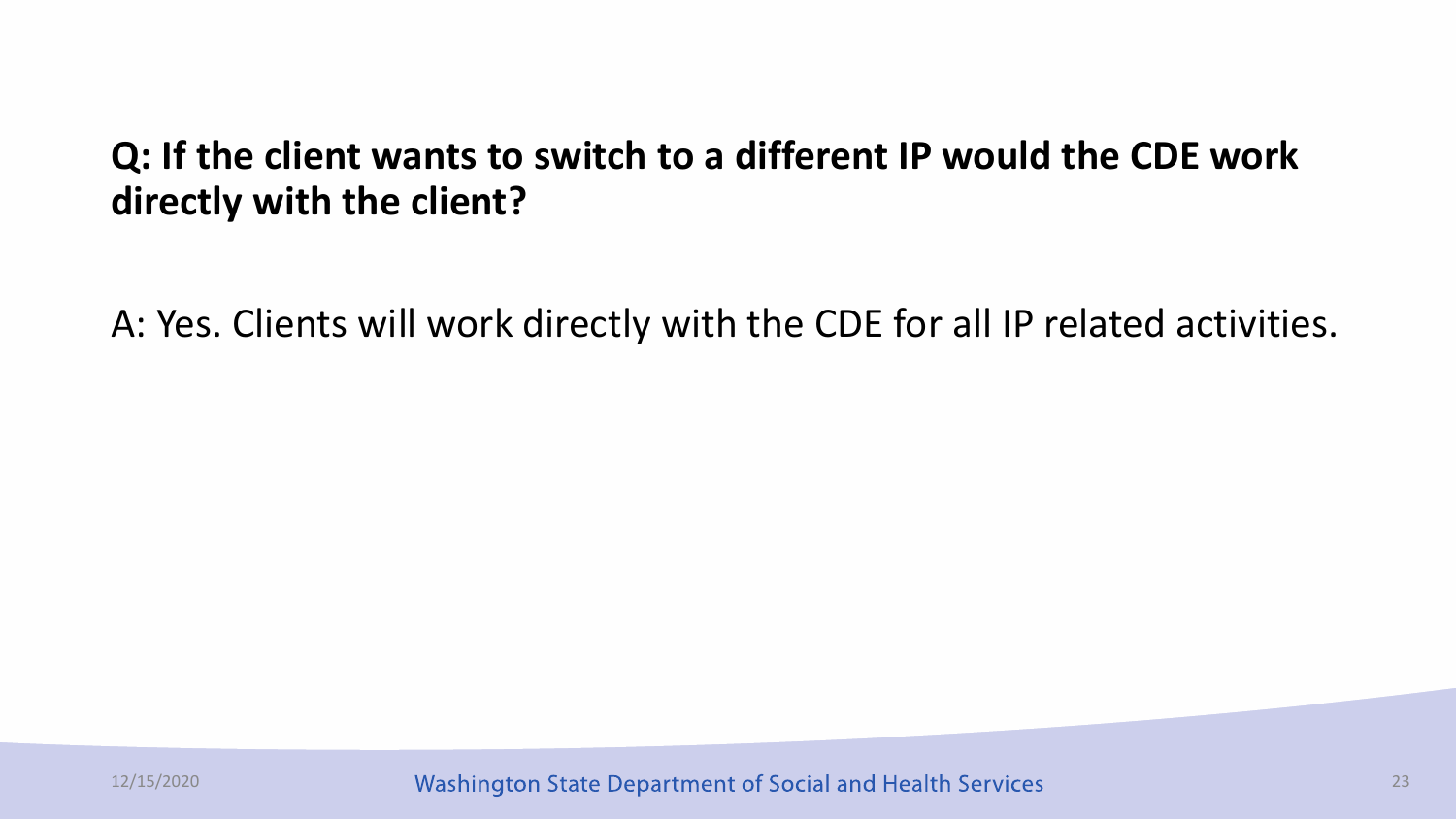**Q: When you say that an IP will be hired within 5 days, do you mean they will be hired within five days of submitting all required documents and completing all hiring steps?** 

A: IPs who have completed the required hiring activities will be available to work within 5 business days of completing the required hiring steps.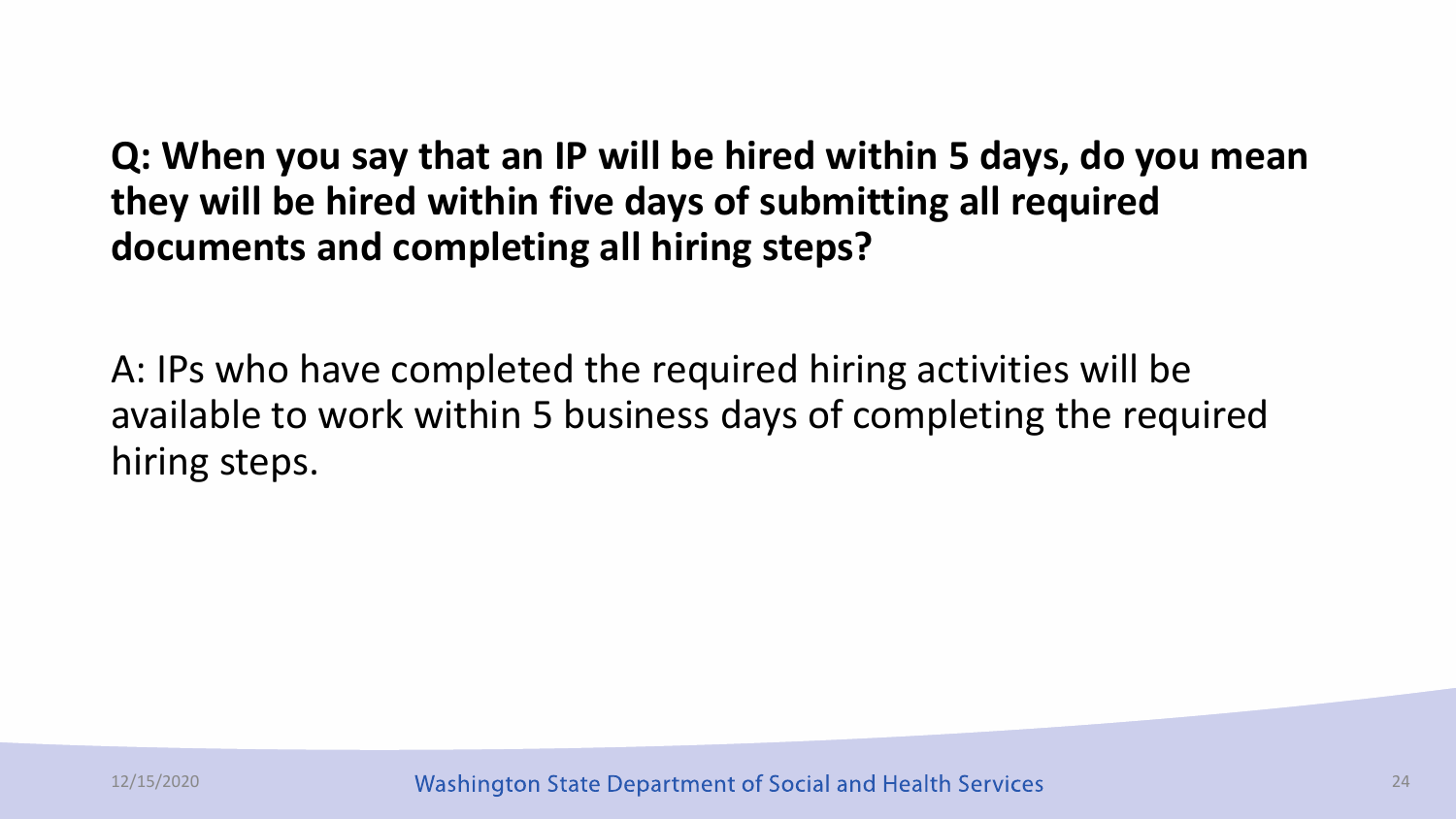**Q: Will CDWA be working with PPL to identify holes or strengths they identify in their own EVV system before providers have to learn another EVV system when hired by CDWA?**

A: The CDE Project Team is observing and analyzing PPL EVV roll out to identify lessons learned that could be used for the CDE.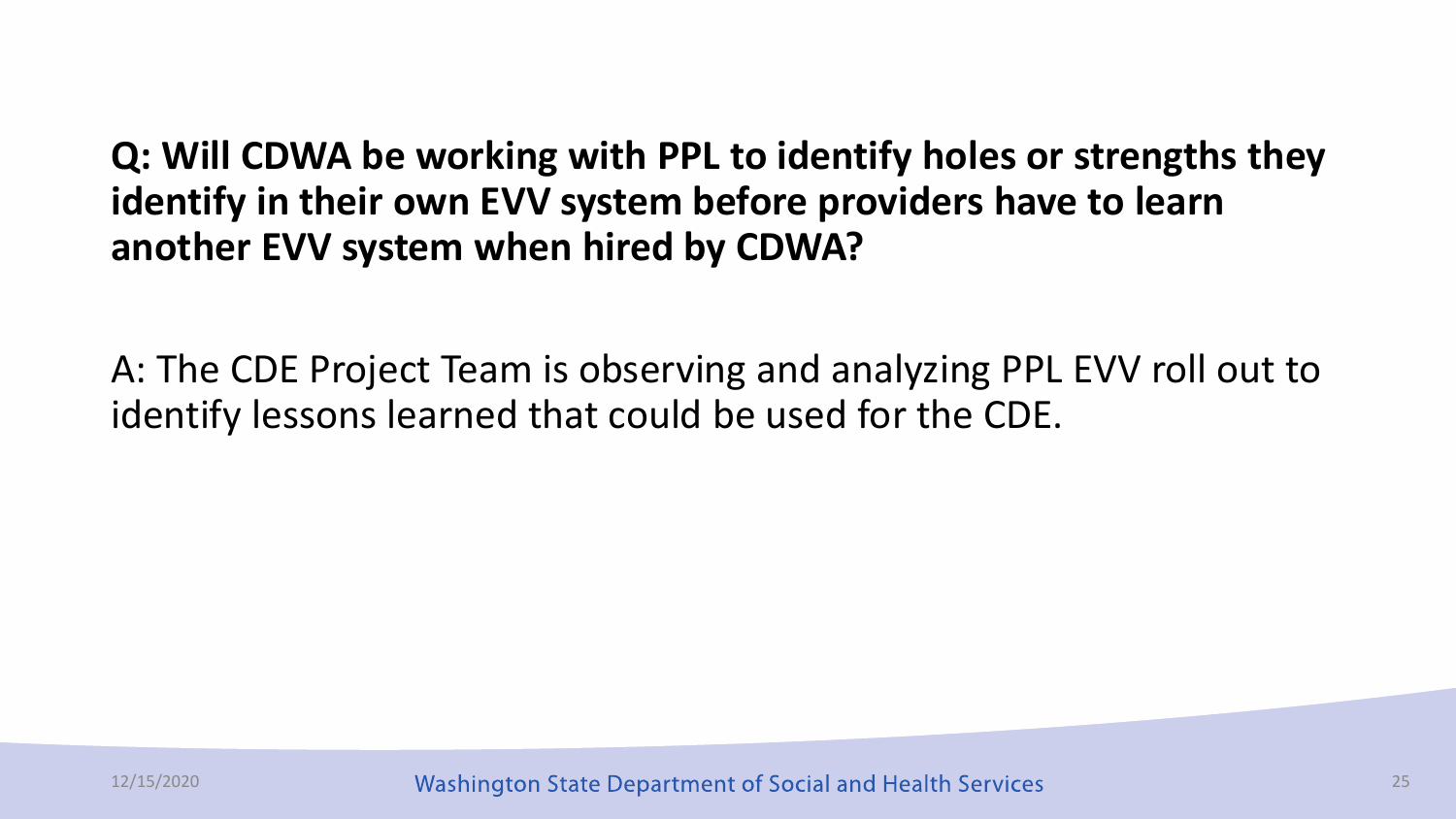### **Q: Can clients who have multiple IPs look at how many hours each IP worked?**

A: The client or his/her representative will work with the CDE to identify hours that should be assigned to each IP. Using the CDWA web portal, clients and authorized representatives have visibility into the number of work hours submitted.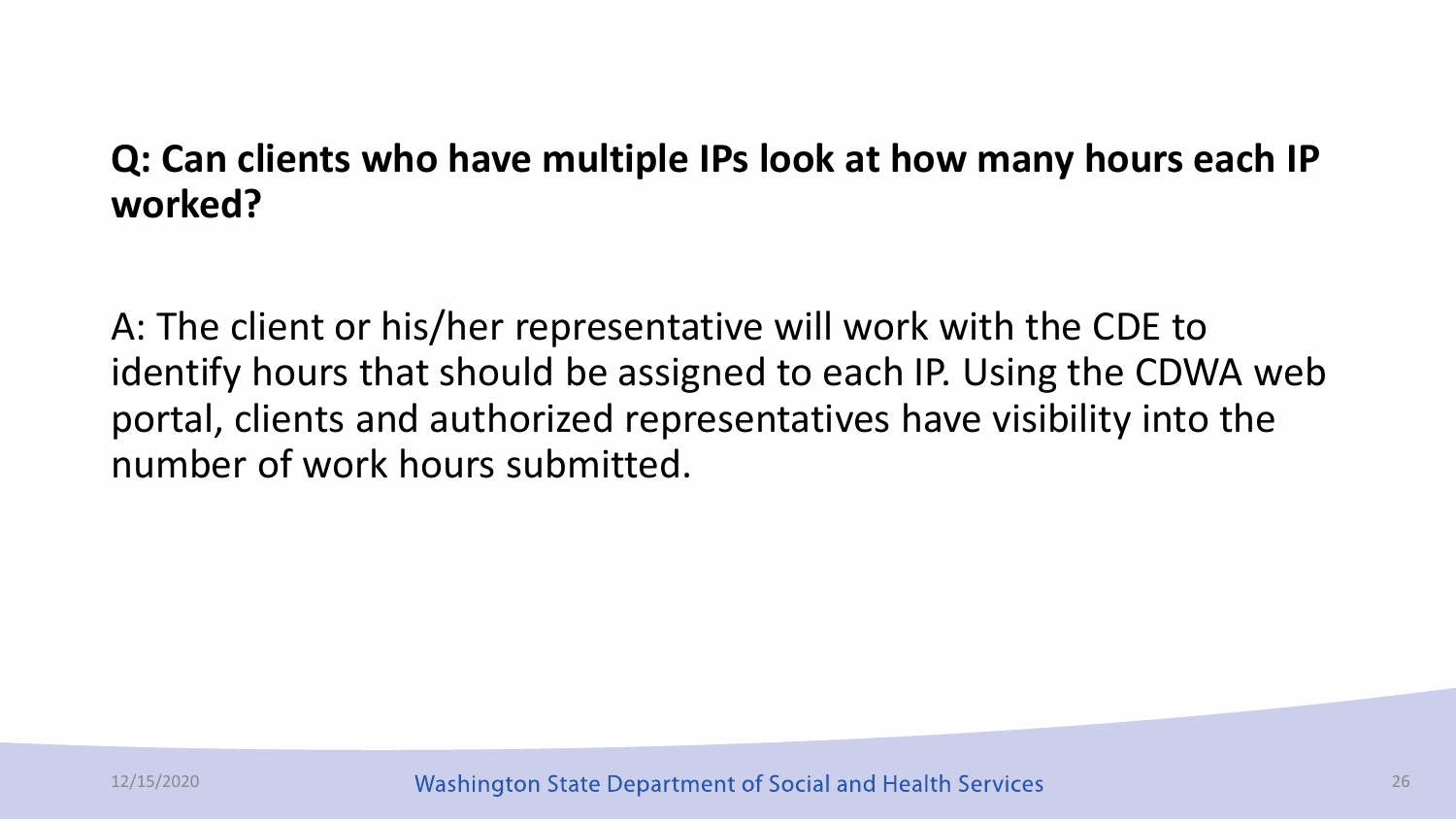**Q: What if an IP was unable to pay their cell phone bill and their phone was shut off as result, how can they clock in and out using EVV?**

A: An IP can use a landline option for time capture which will be EVV compliant.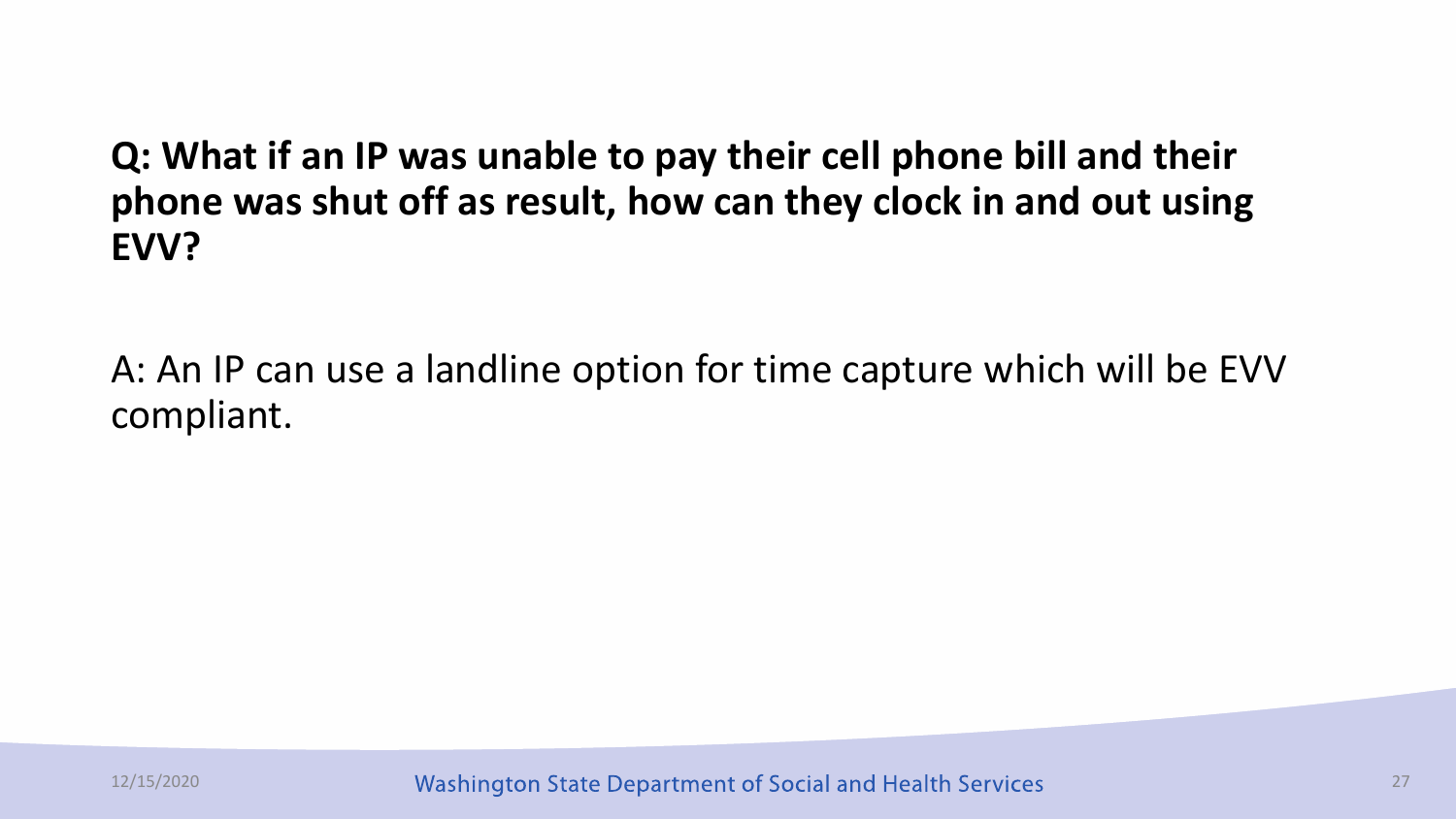### **Q: If the provider is still doing remote care due to COVID how will EVV work?**

A: The IP will still use the EVV app to clock in and clock out of work, as well as continue collaboration with the client's case manager to ensure the care plan is being carried out as authorized.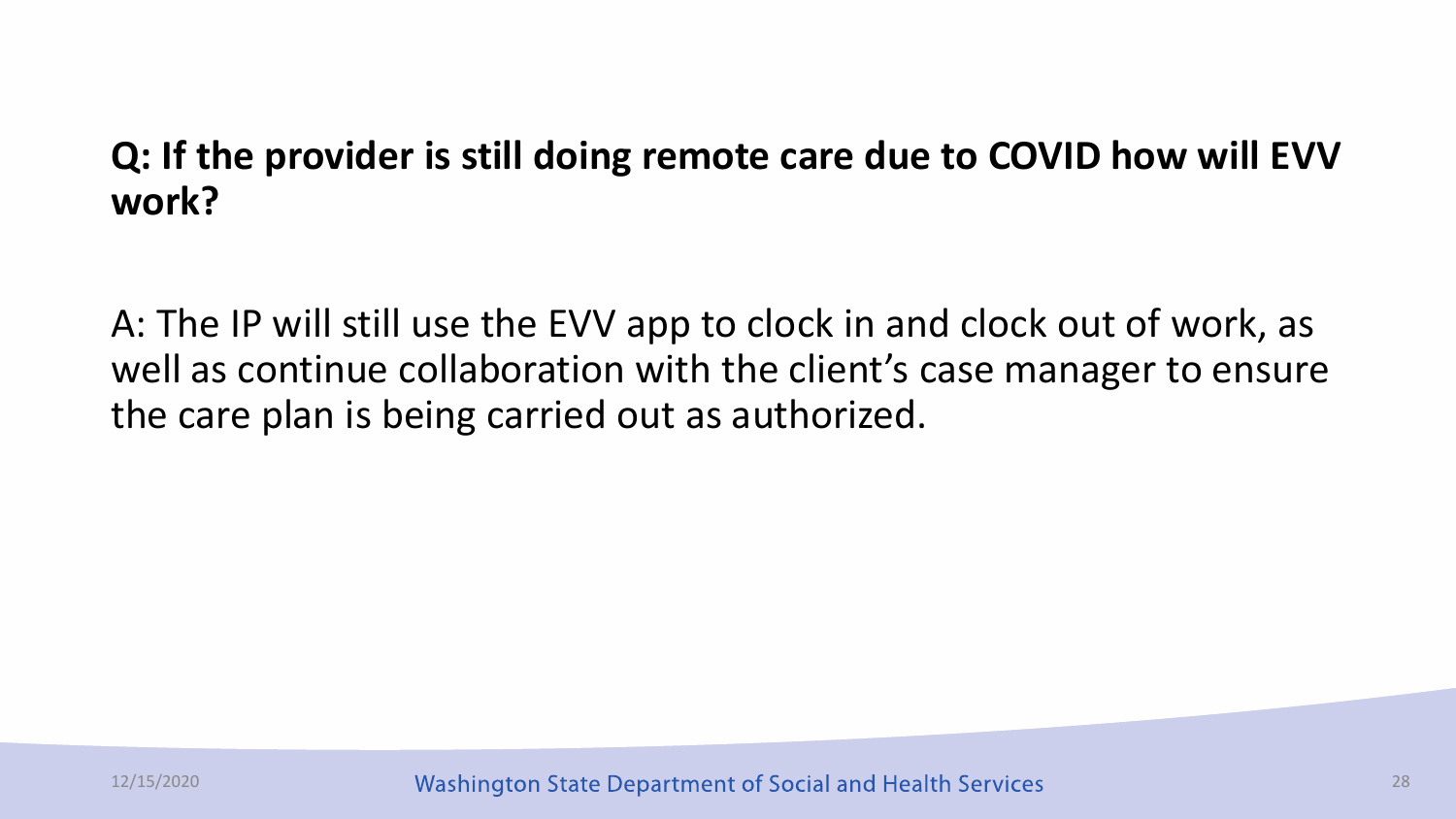#### **Q: Are IPs getting laid off by DSHS then rehired by the CDE?**

A: Current IP are not employees of DSHS, but are contractors. When the transition occurs IPs will be employees of the CDE and their DSHS contract will be terminated.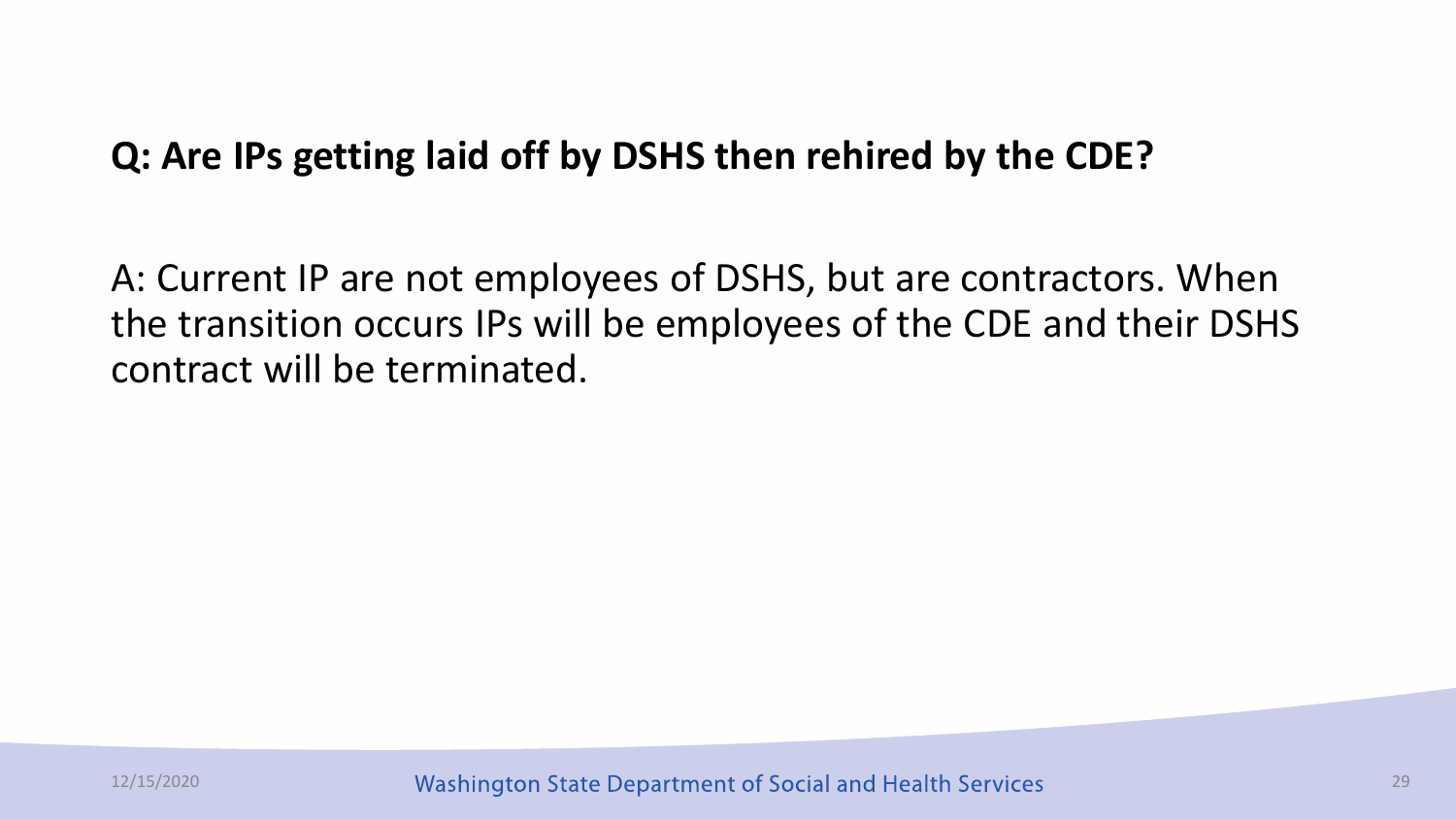**Q: When working a 12 hour shift that spans two different day (ex. 6PM – 6AM the following day) are IPs to clock out using EVV at 11:59PM and clock back in at 12:01AM?**

A: IPs who use EVV and work a shift that spans midnight can clock in and out as usual. For EVV users, there will be no need to clock in and out to accommodate the day change. Live-in IPs using the web portal will enter their total hours for the shift per day.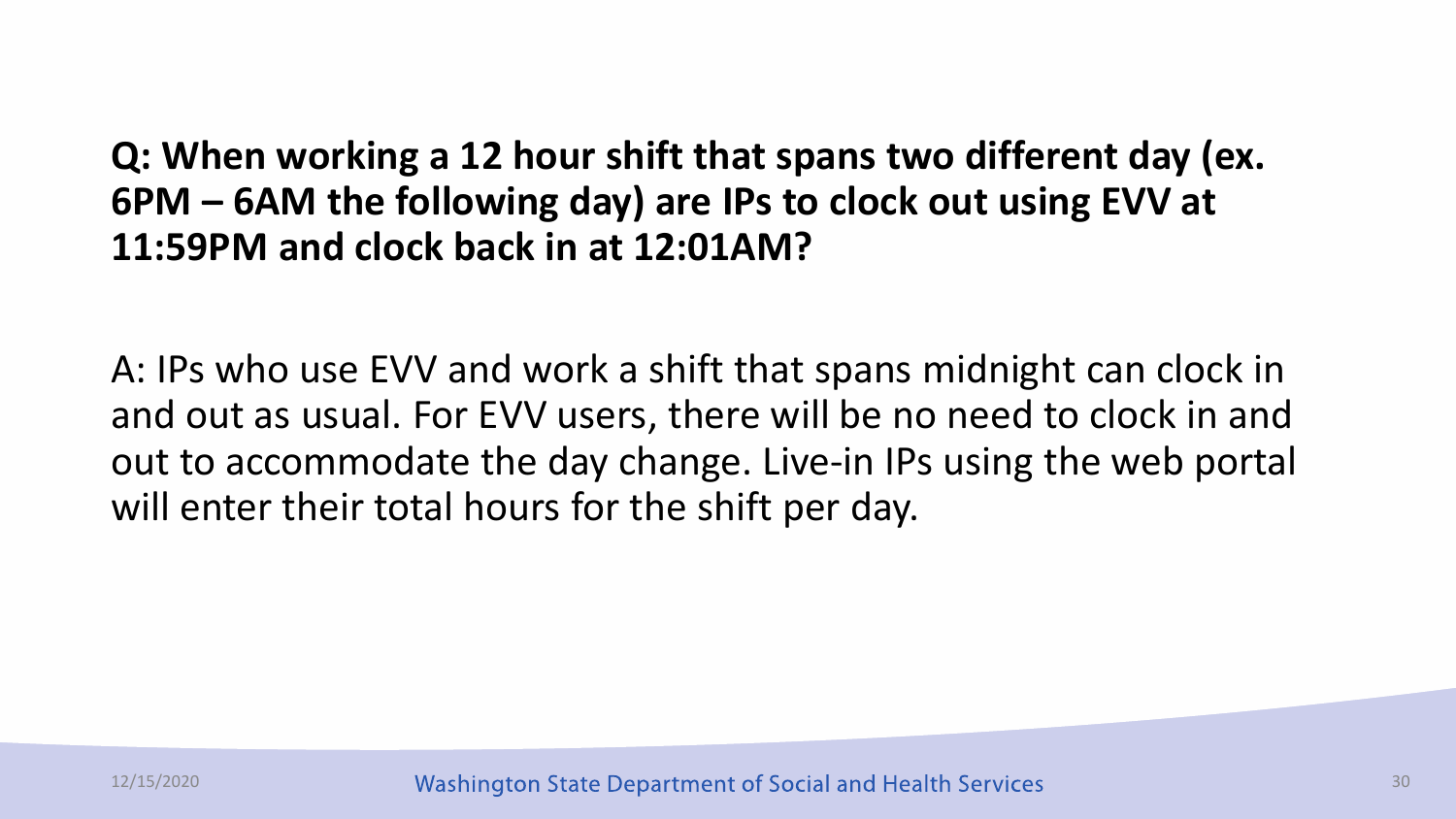### **Q: If we don't have a smart phone can we use the client's home phone to log in and out of shifts?**

A: Yes. There will be a landline option for time capture that will be EVV compliant.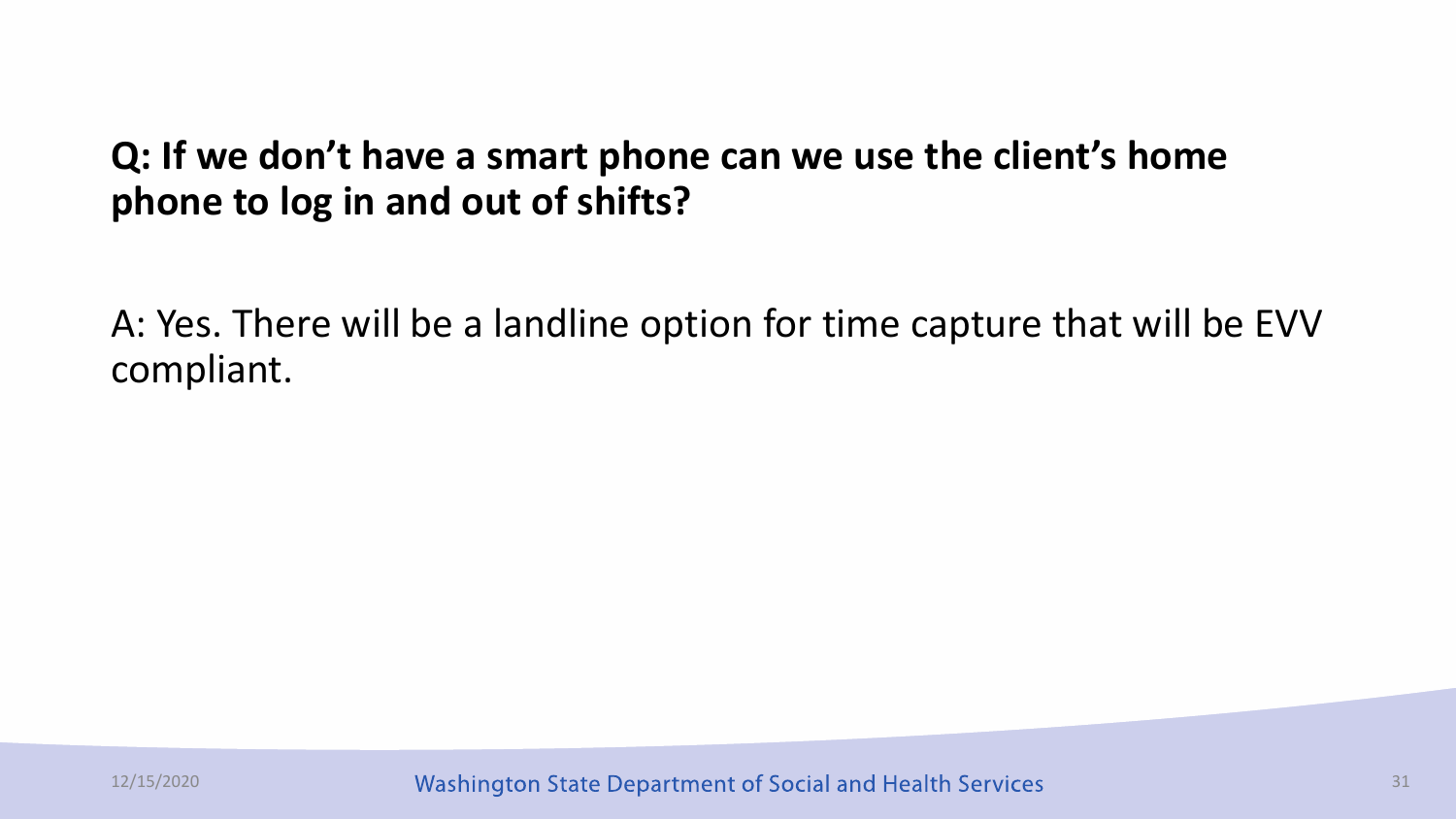#### **Q: If a client takes a trip and the IP travels with the client, how should the IP submit their hours?**

A: You would clock in and clock out as you do your shift regardless if you are at home or in the community.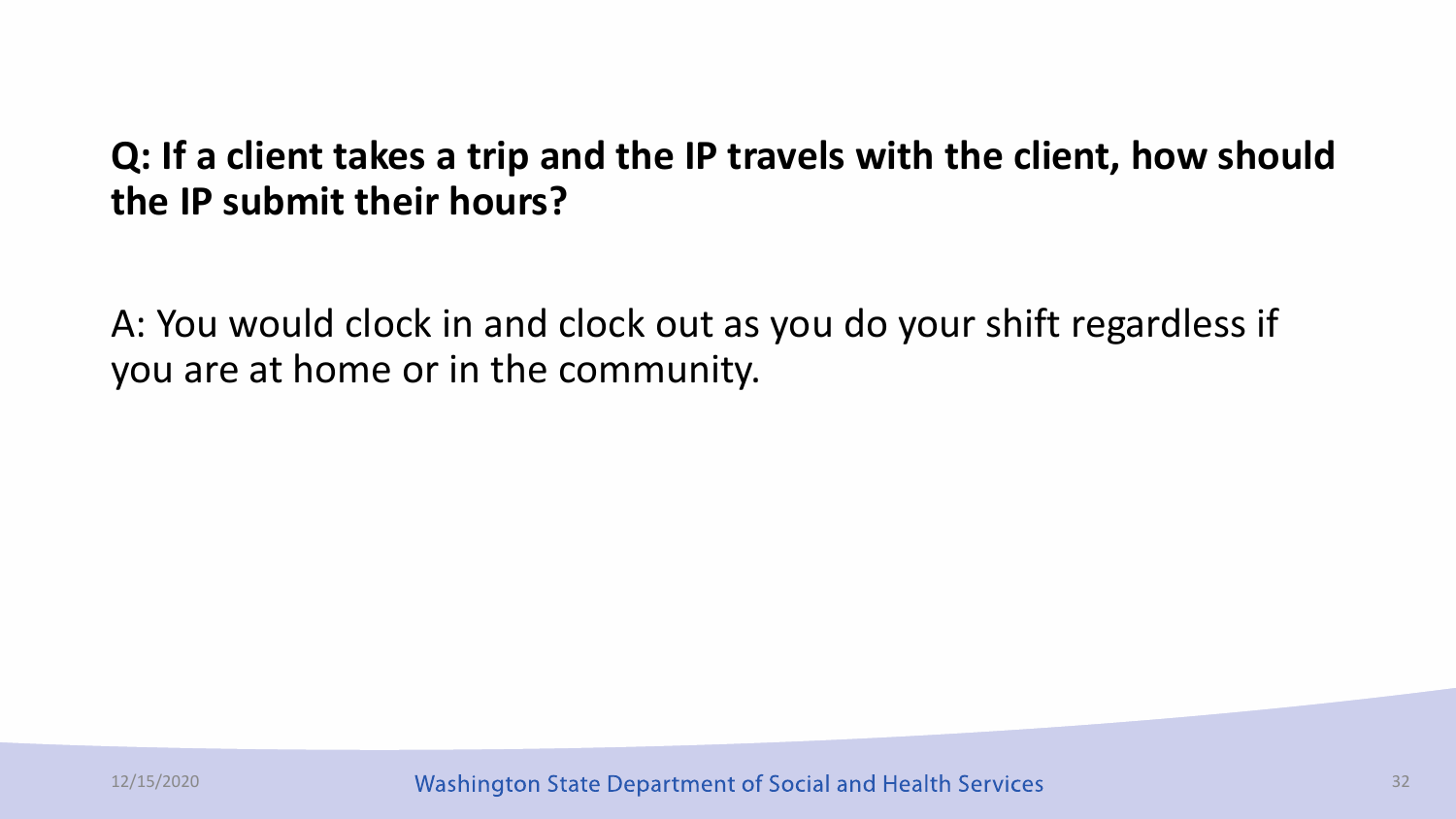### **Q: Will live-in IPs be required to provide more information when submitting hours to the CDE than what is currently required?**

A: No. Live-in providers will need to log their hours on a weekly basis and include tasks performed during each shift.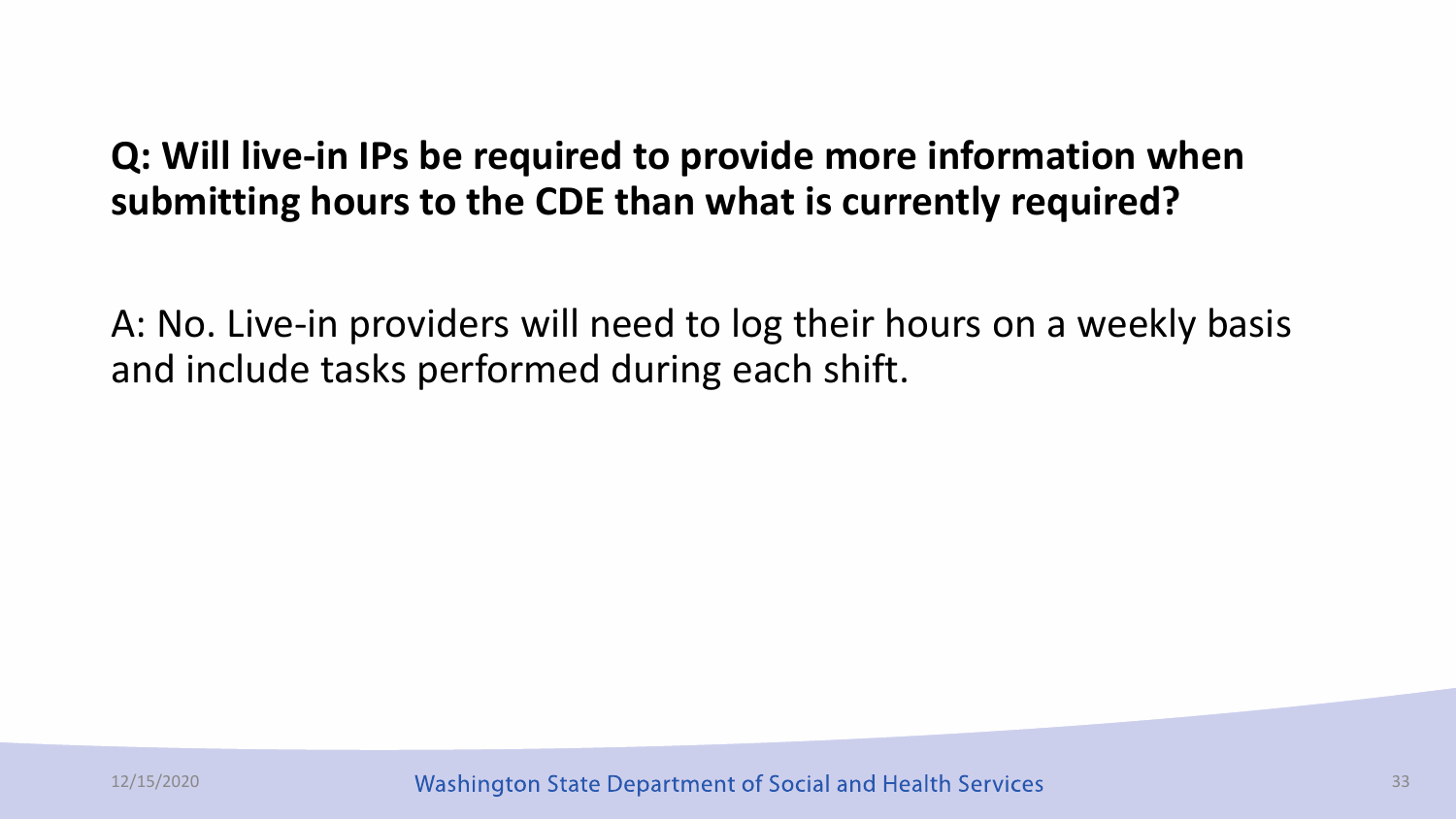### **Q: Will the CDE EVV app be different from the IPOne EVV that IPs will begin using December 2020?**

A: Yes. The EVV app for IPOne and the CDE will be different, but are similar in how they work, and the steps required when using the app.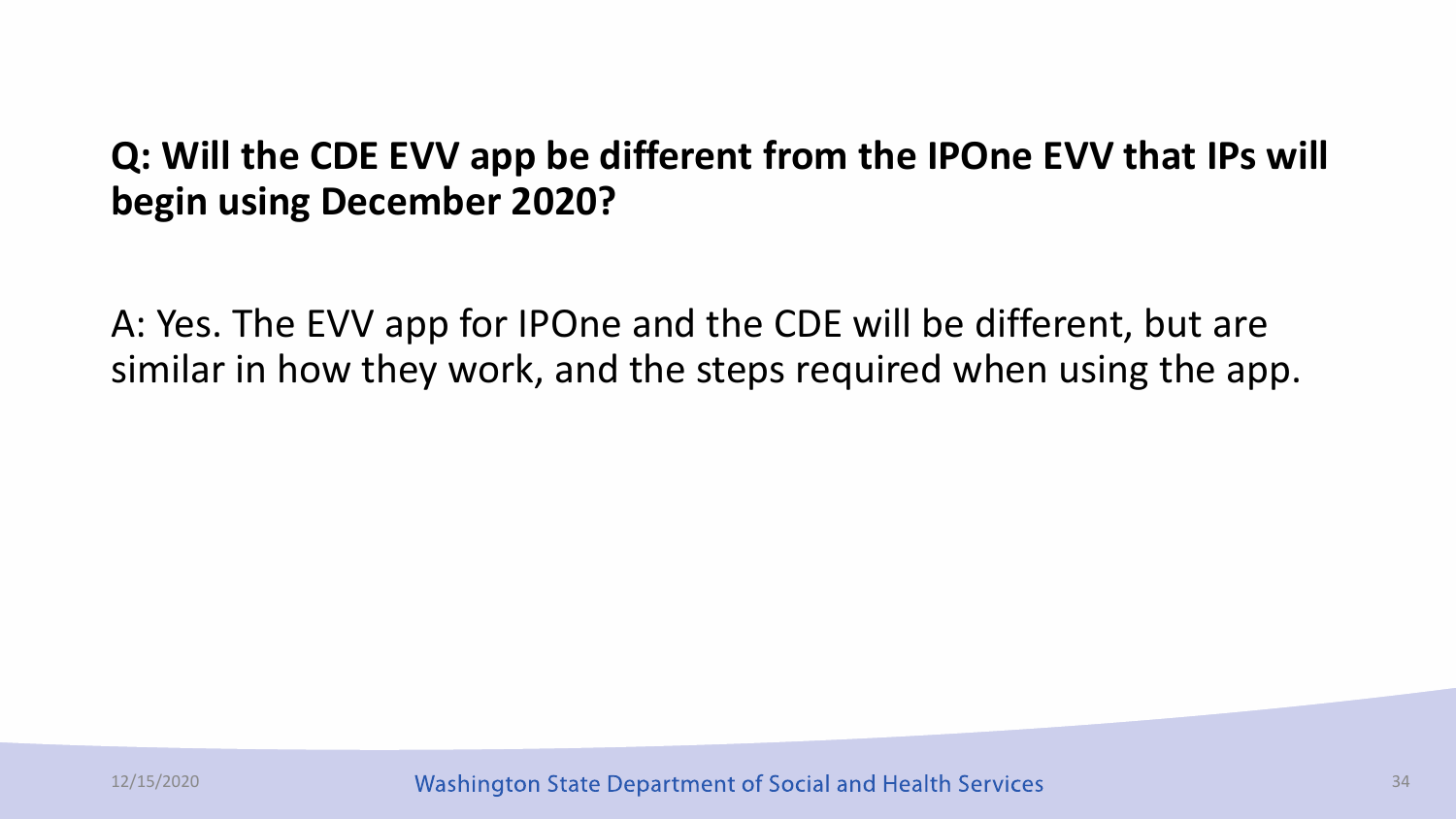#### **Q: Will clients be able to reduce hours that have already been authorized?**

A: Clients will work with the CDE to assign authorized hours to IPs.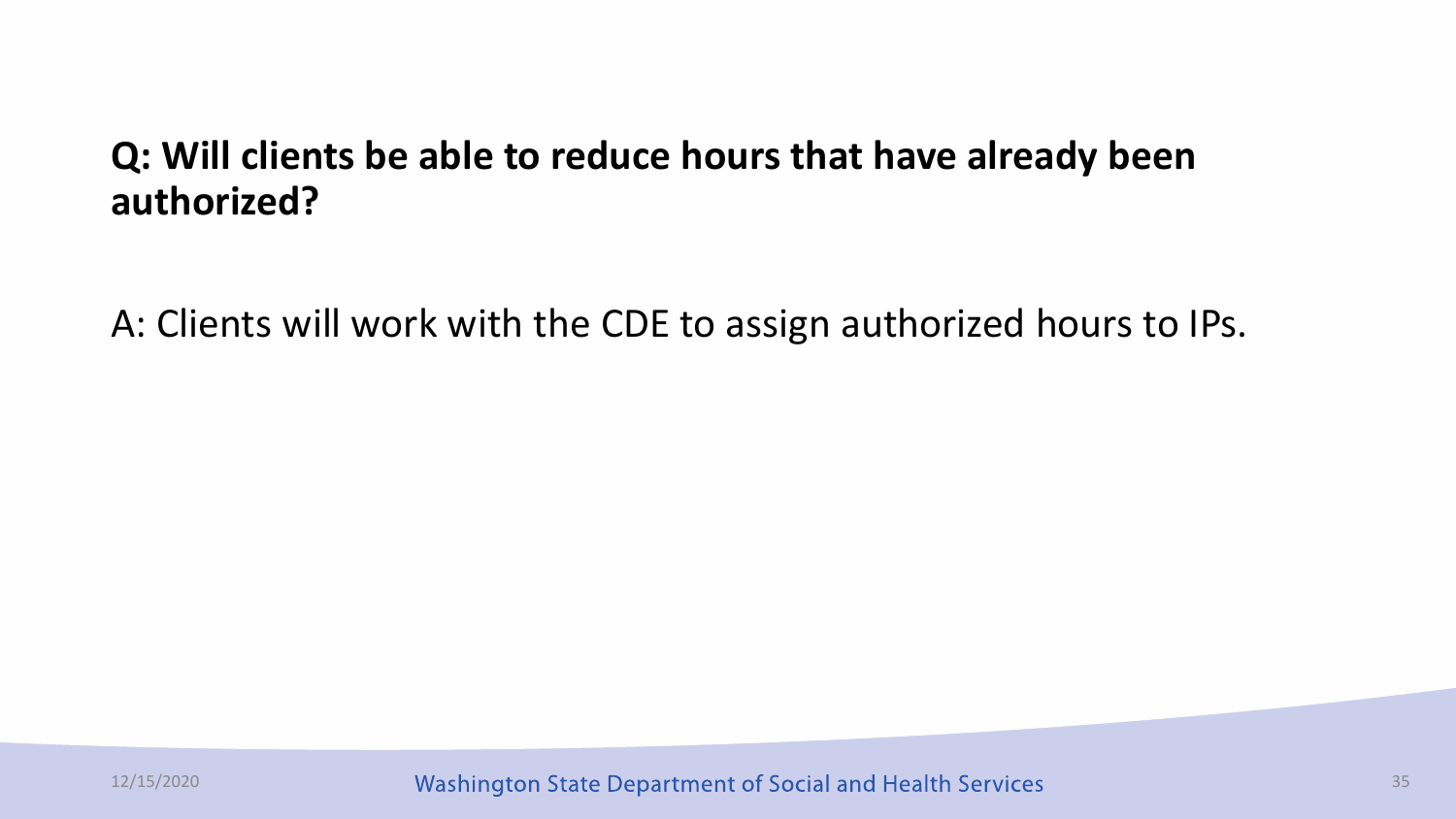**Q: Wi-Fi options are extremely limited due to COVID. Cafés/coffee shops that have allowed guests to use of their Wi-Fi have now closed their lobbies due to COVID. Are there any alternate options to access webinar information and the upcoming Getting to Know the CDE virtual sessions?**

A: In response to the impacts of COVID-19, Drive-In Wi-Fi Hotspots provide free temporary, emergency internet access for Washingtonians who do not have broadband service to their homes. Visit www.driveinwifi.wa.gov to find locations near you.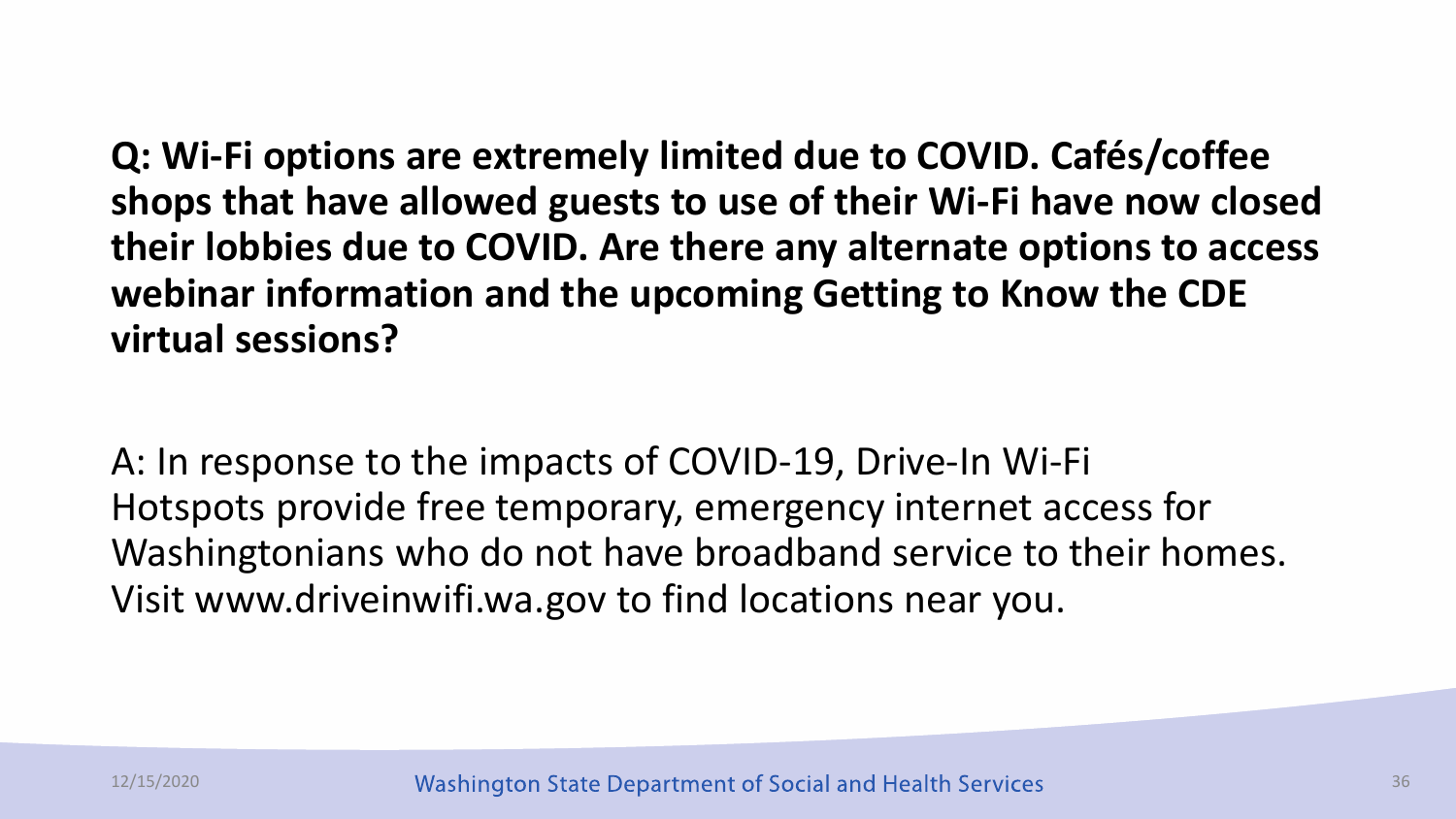

11/19/2020 Washington State Department of Social and Health Services 37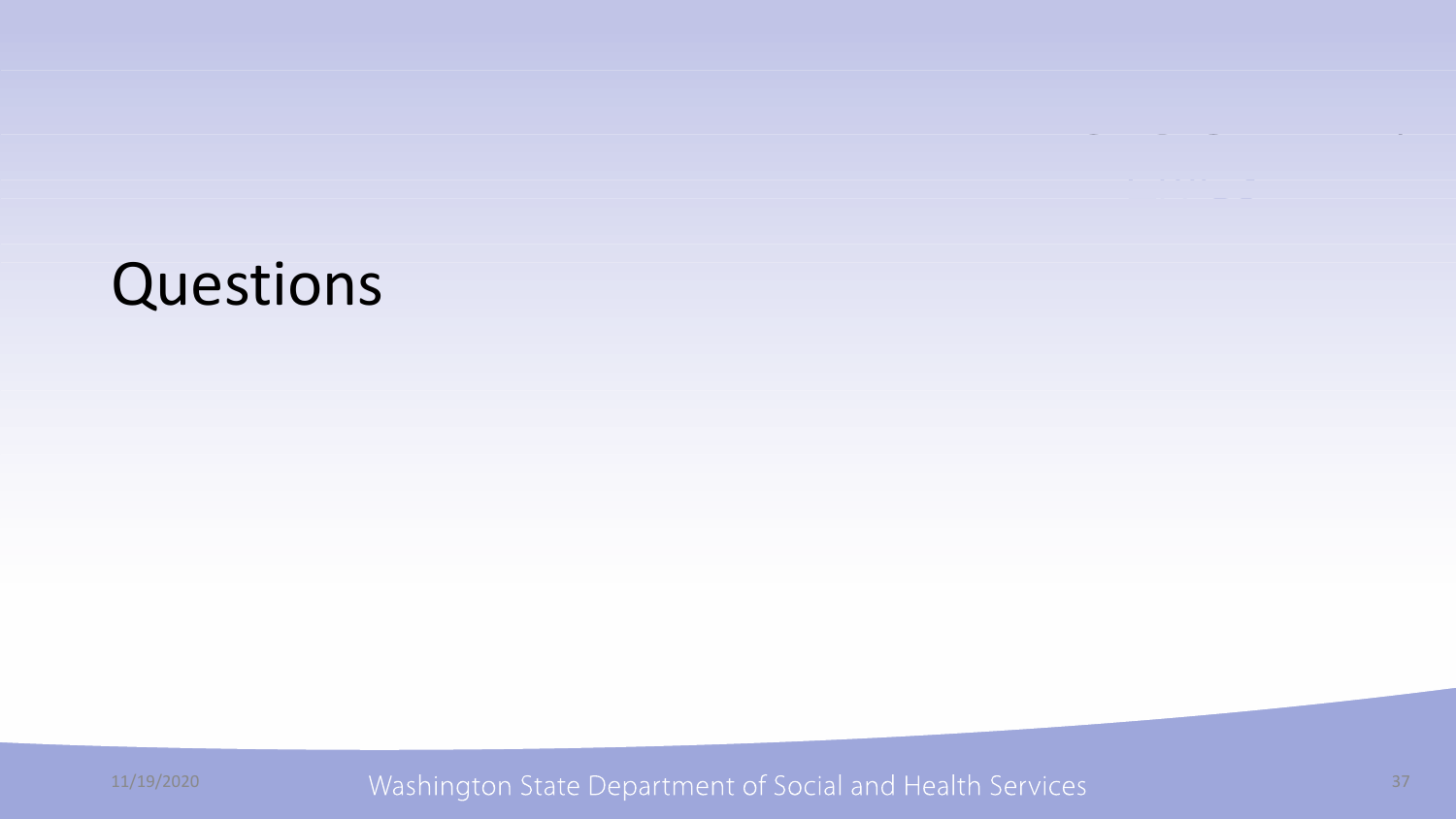Next webinars: 1/21/21 @ 3:00pm 2/16/21 @ 10:30am 3/18/21 @ 3:00pm

Please send any suggestions you have to improve the webinars to:

[CDE@dshs.wa.gov](mailto:CDE@dshs.wa.gov)

12/15/2020 38